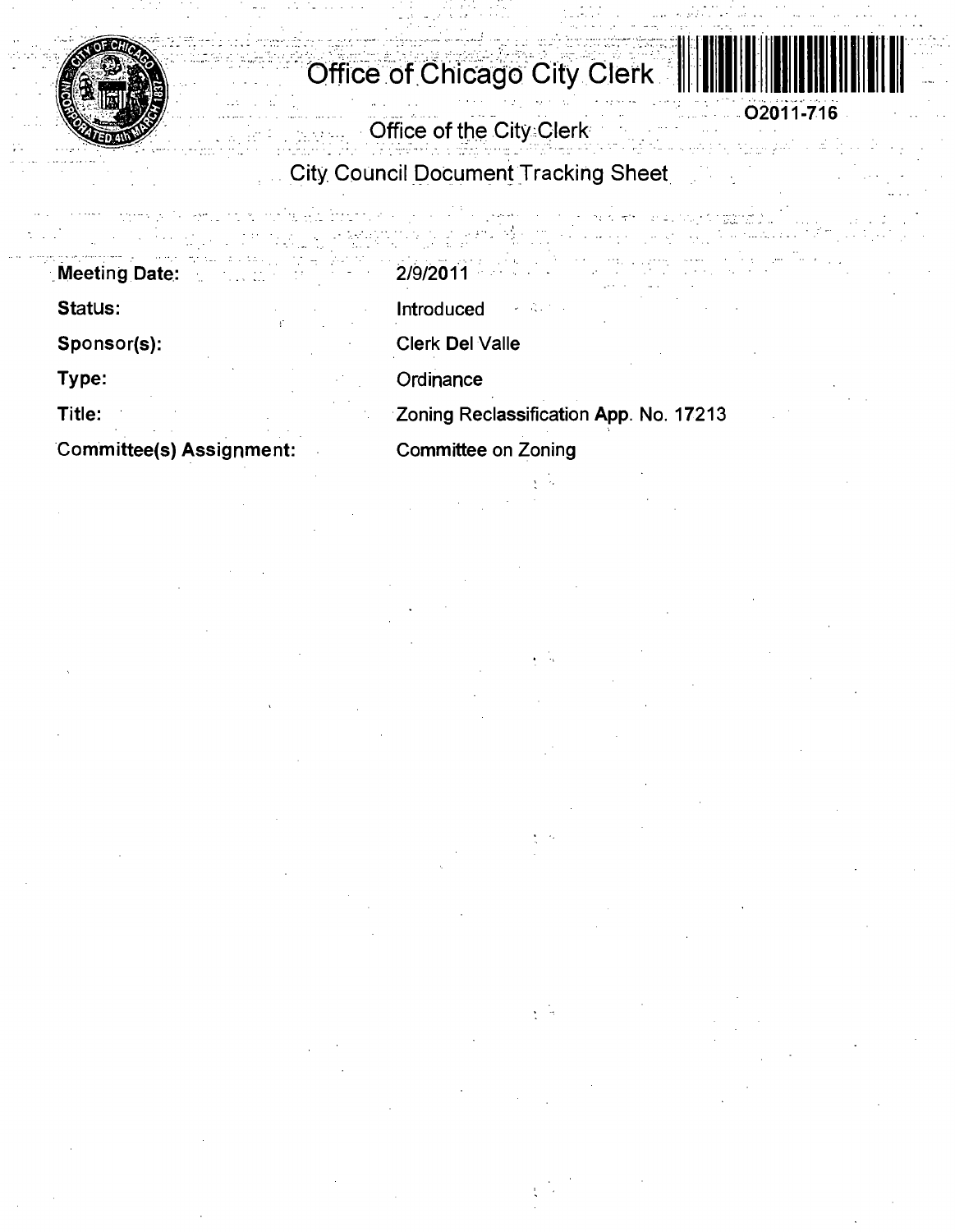CITY OF CHICAGO<br>  $\uparrow \downarrow \downarrow \rightarrow PMR$ <br>  $\downarrow \downarrow \rightarrow PMR$ <br>  $\downarrow \downarrow \rightarrow PMR$ <br>  $\downarrow \downarrow \rightarrow PMR$ 

# CITY OF CHICAGO

# THE CHICAGO ZONING ORDINANCE

|    | 1. ADDRESS of the property Applicant is seeking to rezone:                                                                                                                                                                                                             |  |  |
|----|------------------------------------------------------------------------------------------------------------------------------------------------------------------------------------------------------------------------------------------------------------------------|--|--|
|    | 2010 - 20 S. Archer St./2000 - 2002 S. Clark St.                                                                                                                                                                                                                       |  |  |
| 2. | Ward Number that property is located in: 25                                                                                                                                                                                                                            |  |  |
| 3. | APPLICANT J. Stephen Ward Trust                                                                                                                                                                                                                                        |  |  |
|    | ADDRESS 737 W. 16 <sup>th</sup> St.                                                                                                                                                                                                                                    |  |  |
|    | CITY Chicago STATE IL ZIP CODE 60616                                                                                                                                                                                                                                   |  |  |
|    | PHONE 312-636-6937 CONTACT PERSON Rolando R. Acosta                                                                                                                                                                                                                    |  |  |
| 4. | Is the Applicant the owner of the property? $YES\_X$ NO NO<br>If the Applicant is not the owner of the property, please provide the following information<br>regarding the owner and attach written authorization from the owner allowing the applicant<br>to proceed. |  |  |
|    | OWNER                                                                                                                                                                                                                                                                  |  |  |
|    | ADDRESS AND AREA AND AREA AND AREA AND AREA AND AREA AND AREA AND AREA AND AREA AND AREA AND AREA AND AREA AND                                                                                                                                                         |  |  |
|    | CITY STATE STATE ZIP CODE                                                                                                                                                                                                                                              |  |  |
|    | PHONE ________________________CONTACT PERSON ___________________________________                                                                                                                                                                                       |  |  |
|    | 5. If the Applicant/Owner of the property has obtained a lawyer as their representative for the<br>rezoning, please provide the following information:                                                                                                                 |  |  |
|    | ATTORNEY Rolando R. Acosta Republica est anno 1992                                                                                                                                                                                                                     |  |  |
|    | ADDRESS 2949 W. Gregory St. CITY CHECK CHECK                                                                                                                                                                                                                           |  |  |
|    | CITY Chicago STATE IL ZIP CODE 60625                                                                                                                                                                                                                                   |  |  |
|    | PHONE 312-636-6937 FAX 773-685-7844                                                                                                                                                                                                                                    |  |  |
|    |                                                                                                                                                                                                                                                                        |  |  |

 $\Delta \sim 1$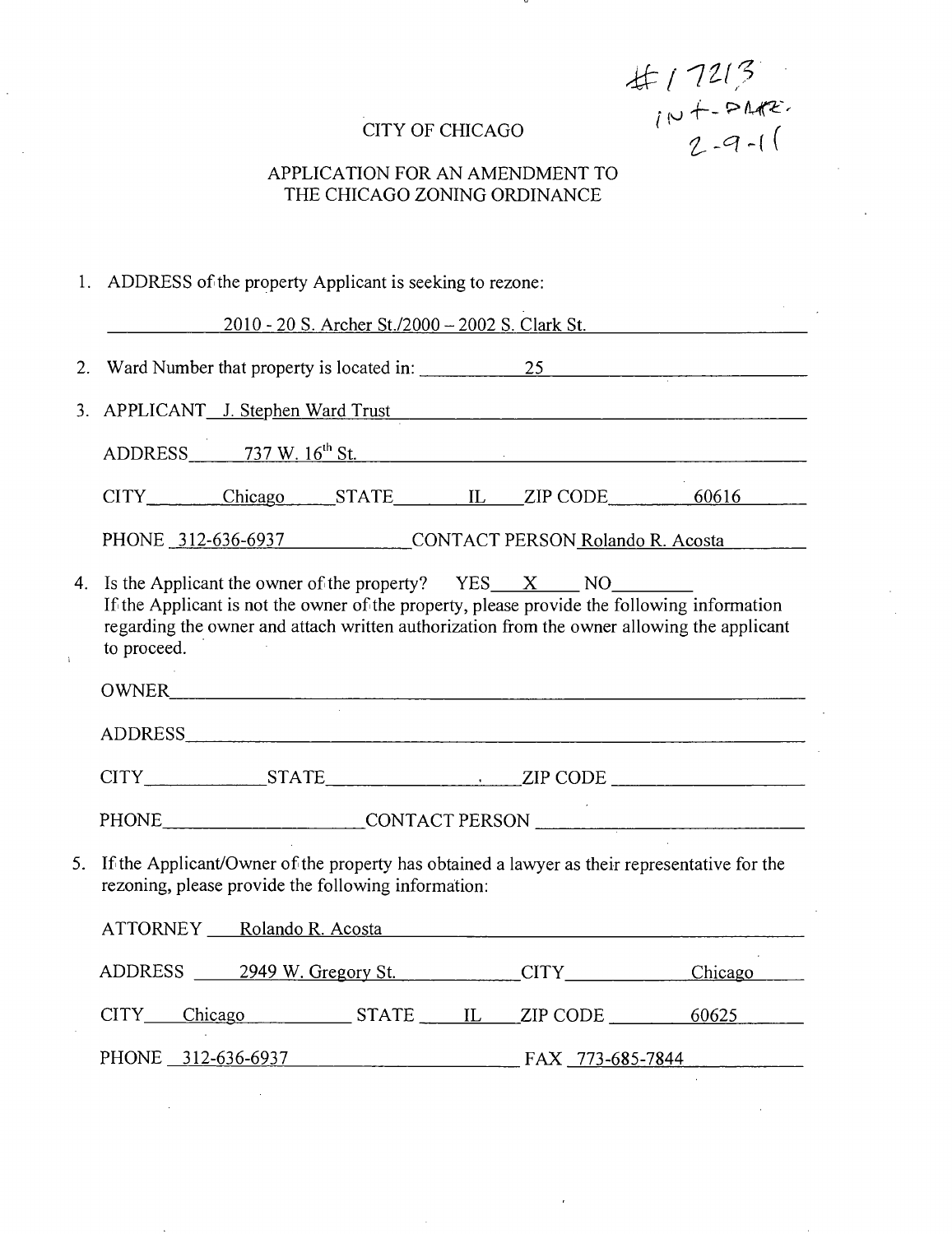6. If the applicant is a legal entity (Corporation, LLC, Partnership, etc.) please provide the names of all owners as disclosed on the Economic Disclosure Statements.

|    | J. Stephen Ward, sole beneficiary Manual Assembly of Stephen Ward, sole beneficiary                                                                                                                                                             |  |
|----|-------------------------------------------------------------------------------------------------------------------------------------------------------------------------------------------------------------------------------------------------|--|
|    |                                                                                                                                                                                                                                                 |  |
|    |                                                                                                                                                                                                                                                 |  |
|    | <u> 1989 - Johann Start, martin film yn y brenin y brenin y gweledyn y gynnydd y gynnydd y gynnwys y gynnwys y g</u>                                                                                                                            |  |
|    |                                                                                                                                                                                                                                                 |  |
|    |                                                                                                                                                                                                                                                 |  |
| 7. | On what date did the owner acquire legal title to the subject property?                                                                                                                                                                         |  |
| 8. | Has the present owner previously rezoned this property? If Yes, when?                                                                                                                                                                           |  |
|    | No metal contract to the contract of the contract of the contract of the contract of the contract of the contract of the contract of the contract of the contract of the contract of the contract of the contract of the contr                  |  |
|    | 9. Present Zoning District M2-3 Proposed Zoning District C3-3                                                                                                                                                                                   |  |
|    |                                                                                                                                                                                                                                                 |  |
|    |                                                                                                                                                                                                                                                 |  |
|    |                                                                                                                                                                                                                                                 |  |
|    | 13. Describe the proposed use of the property after the rezoning. Indicate the number of<br>dwelling units; number of parking spaces; approximate square footage of any commercial<br>space; and height of the proposed building. (BE SPECIFIC) |  |
|    | <u>One story, approximately 5,000 sq. ft. retail building, no parking equal</u>                                                                                                                                                                 |  |

14. On May 14<sup>th</sup>, 2007, the Chicago City Council passed the Affordable Requirements Ordinance (ARO) that requires on-site affordable housing units or a fmancial contribution if residential housing projects receive a zoning change under certain circumstances. Based on the lot size of the project in question and the proposed zoning classification, is this project subject to the Affordable Requirements Ordinance? (See Fact Sheet for more information)

<u> 1980 - Johann Barbara, martin da basar da basar da basar da basar da basar da basar da basar da basar da basa</u>

 $YES$  NO  $X$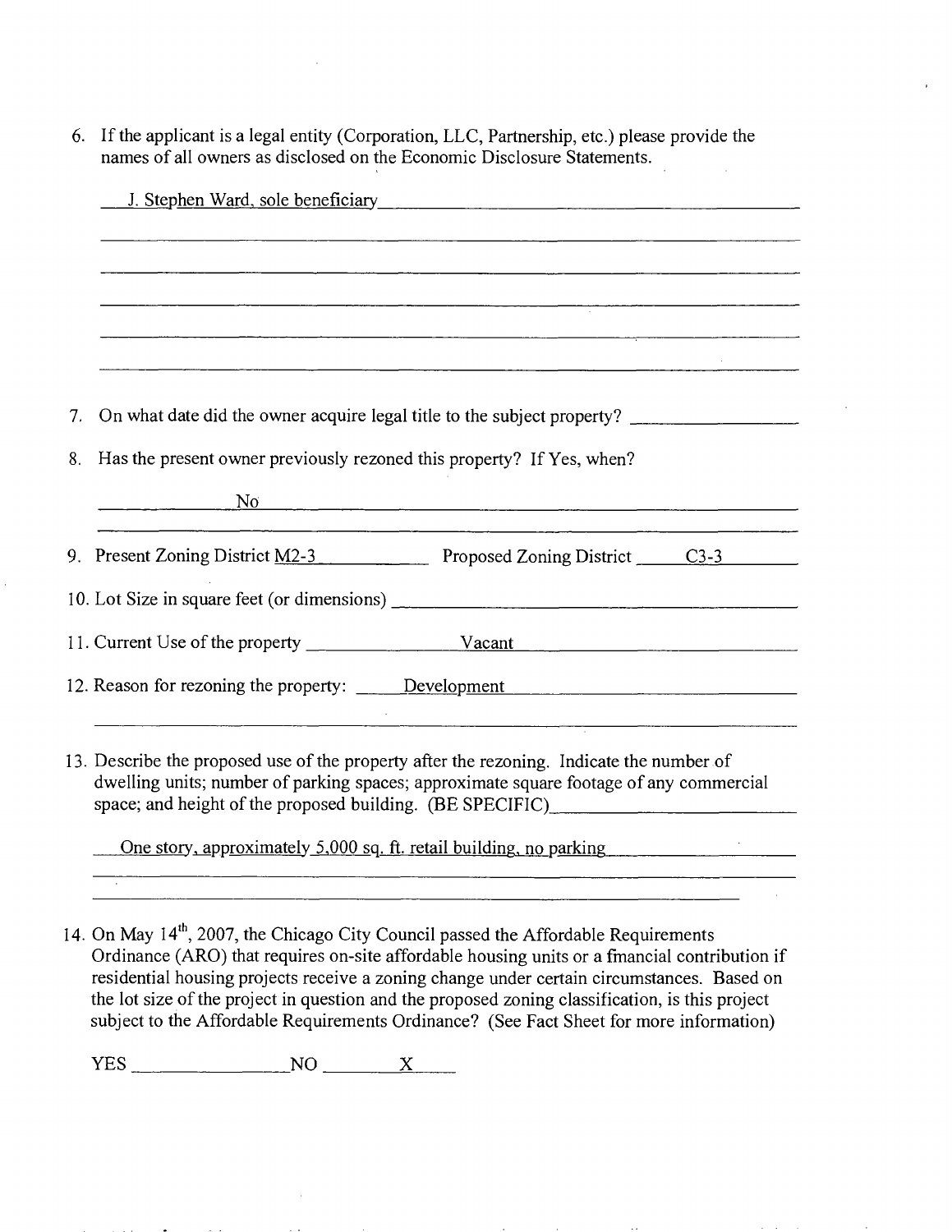**COUNTY OF COOK STATE OF HAINOIS** 

 $\sim$   $\pm$   $\sim$ 

 $z = z$ 

 $\mathcal{I}$ 

للمتدة

1.  $\Box$ . STEPLEN UPP being first duly sworn on oath. states that all of the above statements and the statements contained in the documents submitted herewith are true and correet.

Signature of Applicant

 $\mathbb{Z}^m$  and  $\mathbb{Z}^{n-1}$ 

la static

 $= -1$ 

 $\equiv$   $\equiv$  .

 $\alpha_{\rm LFT}$  , and  $\alpha_{\rm LFT}$ 

Subscribed and Sworn to me before this

31 day of JAN 2011. The Corrical SEAL  $u_{\nu\mu}$ Notary Public NOTARY PUBLIC - STATE OF ILLINOIS

For Office Use Only

iz Kale

Date of Introduction: aka sa ma<del>nana</del>n da sa<del>na</del>na s

File Number:  $\mathbb{Z}^2$  and  $\mathbb{Z}^2$ 

Ward:

s alguns

 $\mathbf{r}$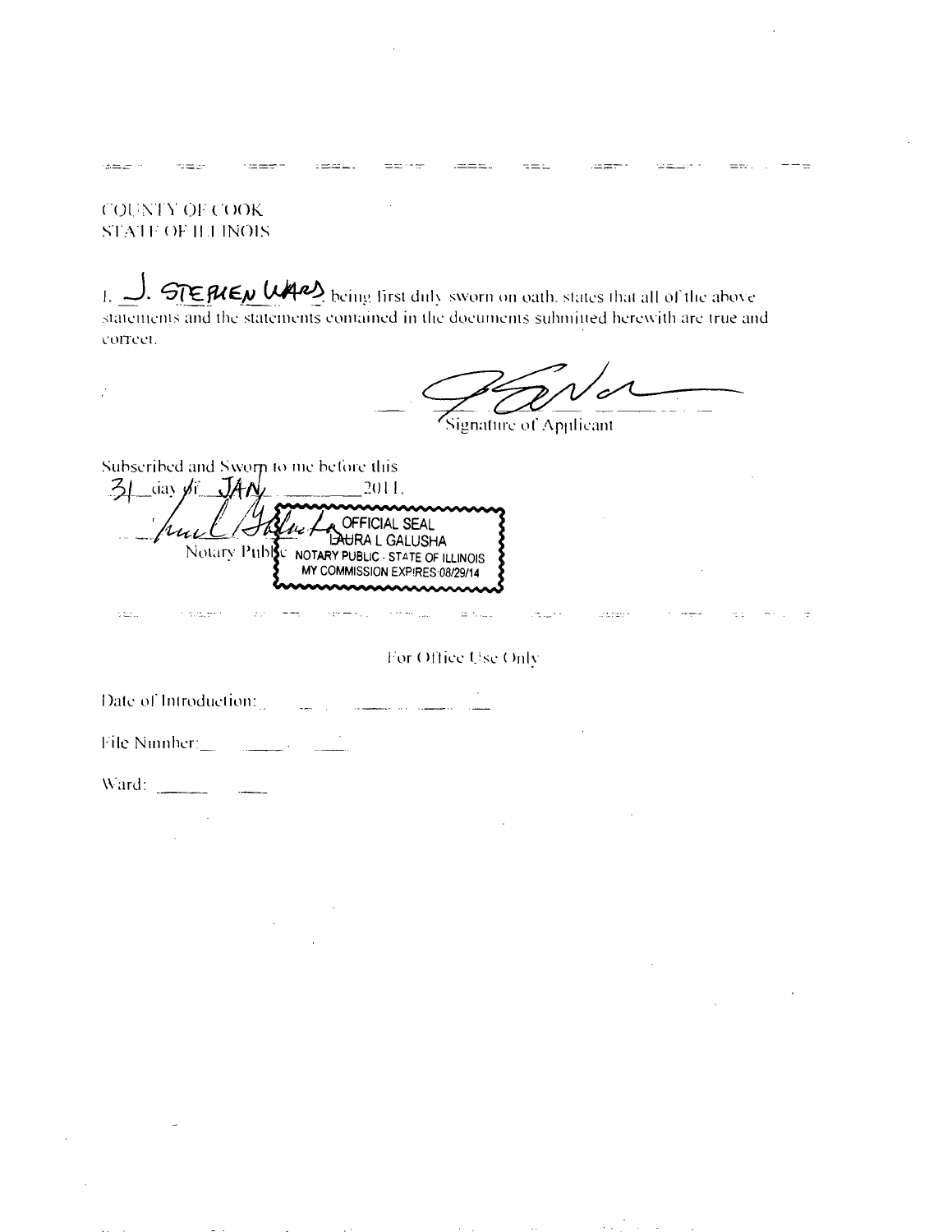#### **ORDINANCE**

#### BE IT ORDAINED BY THE CITY COUNCIL OF THE CITY OF CHICAGO:

SECTION 1. That the Chicago Zoning Ordinance be amended by changing all the current M2-3 Light Industry District symbols and indications as shown on Map No. 4-F in the following area:

a line 49.05 feet north of South Archer Avenue as measured along the west line of South Clark Street and rurming perpendicular thereto; South Clark Street; South Archer Avenue and a line from a point 92.89 feet southwesterly of South Clark Street as measured along the northerly line of South Archer Avenue running north for a distance of 98.02 feet to a point 79.0 feet west of South Clark Street

to those of a C3-3 Commercial, Manufacturing and Employment District which is hereby established in the area described above.

SECTION 2. This ordinance shall be in force and effect from and after its passage and due publication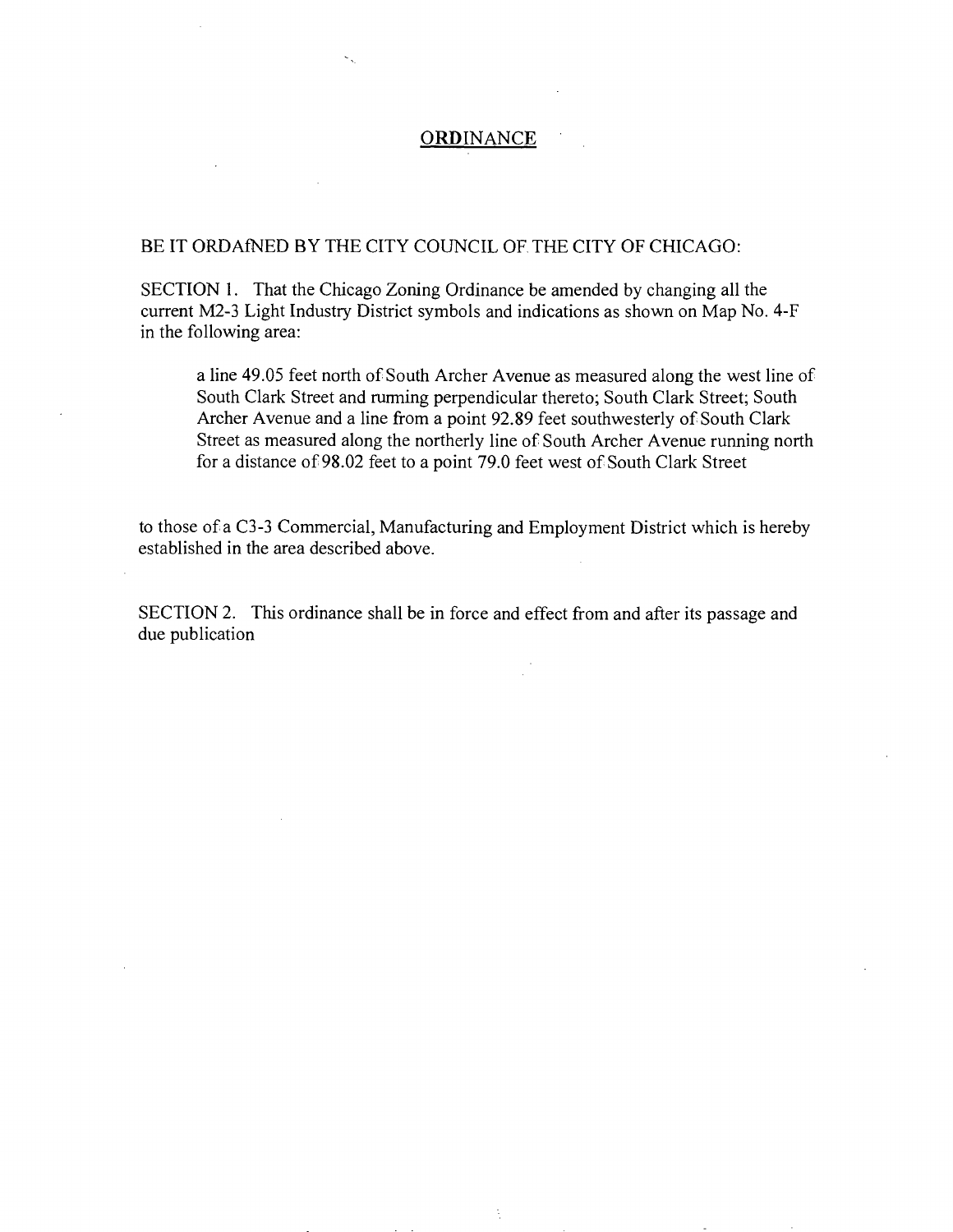#### February 2,2011

Chairman, Committee on Zoning Room 304, City Hall Chicago, Illinois 60602

#### Chairman:

The undersigned, Melinda L. Lawrence, being first duly sworn on oath, deposes and say the following:

That the undersigned certifies that he has complied with the requirements of the Chicago Zoning Ordinance, Title 17, Section 13-0107-A of the Municipal Code of Chicago, by serving written notice by USPS first class mail, to the owners of all property within 250 feet in each direction of the lot lines of the subject property, the boundaries of which are:

a line 49.05 feet north of South Archer Avenue as measured along the west line of South Clark Street and ruiming perpendicular thereto; South Clark Street; South Archer Avenue and a line from a point 92.89 feet southwesterly of South Clark Street as measured along the northerly line of South Archer Avenue running north for a distance of 98.02 feet to a point 79.0 feet west of South Clark Street

exclusive of public roads, streets, alleys and other public ways, or a total distance limited to 400 feet, and that the notice contained the address and description of the property which is the subject of the application under the Chicago Zoning Ordinance; a statement of the intended use of said property; the name and address of the applicant; and a statement that the applicant intends to file said application on approximately February 2, 2011; that the applicant has made a bona fide effort to determine the addresses of the parties to be notified under the cited section of the Municipal Code of the City of Chicago; that the applicant certifies that the accompanying list of names and addresses of surrounding property owners within 250 feet, recognizing the above limits, is a complete list containing the names and last know addresses of the owners of the property required to be served and that the applicant has fiimished in addition a list of the persons so served.

 $Bv:$ Melinda L. Lawrence

Subscribed and swom to before me this  $2<sup>nd</sup>$  day of February, 2011.

Notary Public

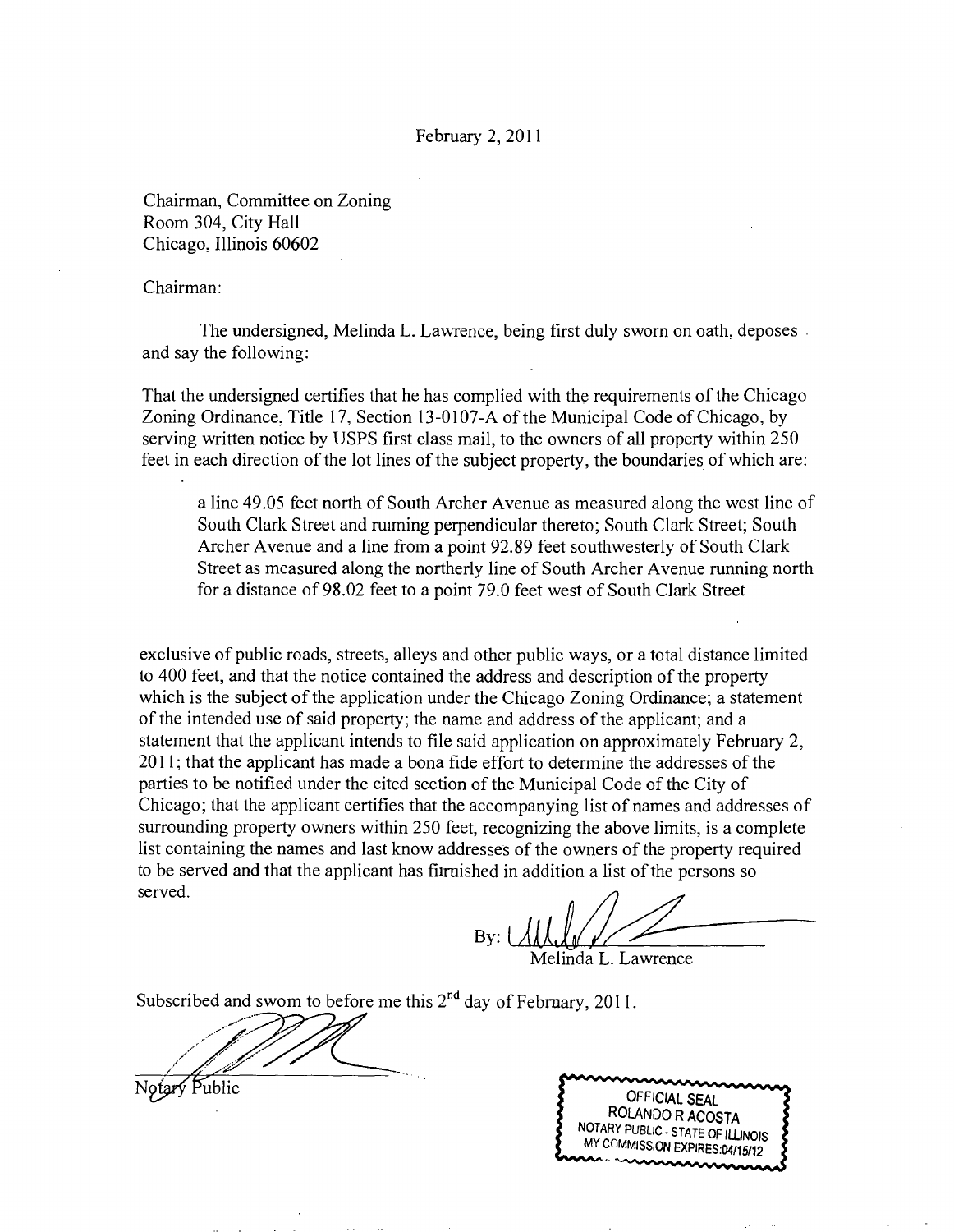February 2, 2011

Dear Sir or Madam:

Please take notice that under the Chicago Zoning Ordinance an application (the "Application") to amend the zoning from a M2-3 Light Industry District to a C3-3 Commercial, Manufacturing and Employment District for the area which is bounded by:

a line 49.05 feet north of South Archer Avenue as measured along the west line of South Clark Street and running perpendicular thereto; South Clark Street; South Archer Avenue and a line from a point 92.89 feet southwesterly of South Clark Street as measured along the northerly line of South Archer Avenue running north for a distance of 98.02 feet to a point 79.0 feet west of South Clark Street

(hereafter the "Property") will be filed on or about Febmary 2, 2011 with the Departnient of Housing and Economic Development, City of Chicago by J. Stephen Ward Trust, 737 W. 16<sup>th</sup> Street, Chicago, IL 60616 (hereinafter the "Applicant"). The addresses that correspond to the Property are  $2010 - 20$  S. Archer Avenue and  $2000 - 02$  S. Clark St. The Applicant is the owner of the Property.

The Property is currently vacant. If the Application is approved, the Property is proposed to be improved with a one story, 5,000 sq. ft. commercial/retail building. No parking is proposed.

This notice is required by the Chicago Zoning Ordinance, Title 17, Section 17-13- 0107-A of the Municipal Code of Chicago. It is being sent to you because you appear as a taxpayer of record within 250 feet of the Property. The Application will not rezone your property. Any questions regarding this notice may be direct lo the undersigned at 2949 W. Gregory SL, Chicago, Illinois 60625, (312) 636-6937.

Sincerely,

Rólando R. Acosta ^ftorney for the Applicant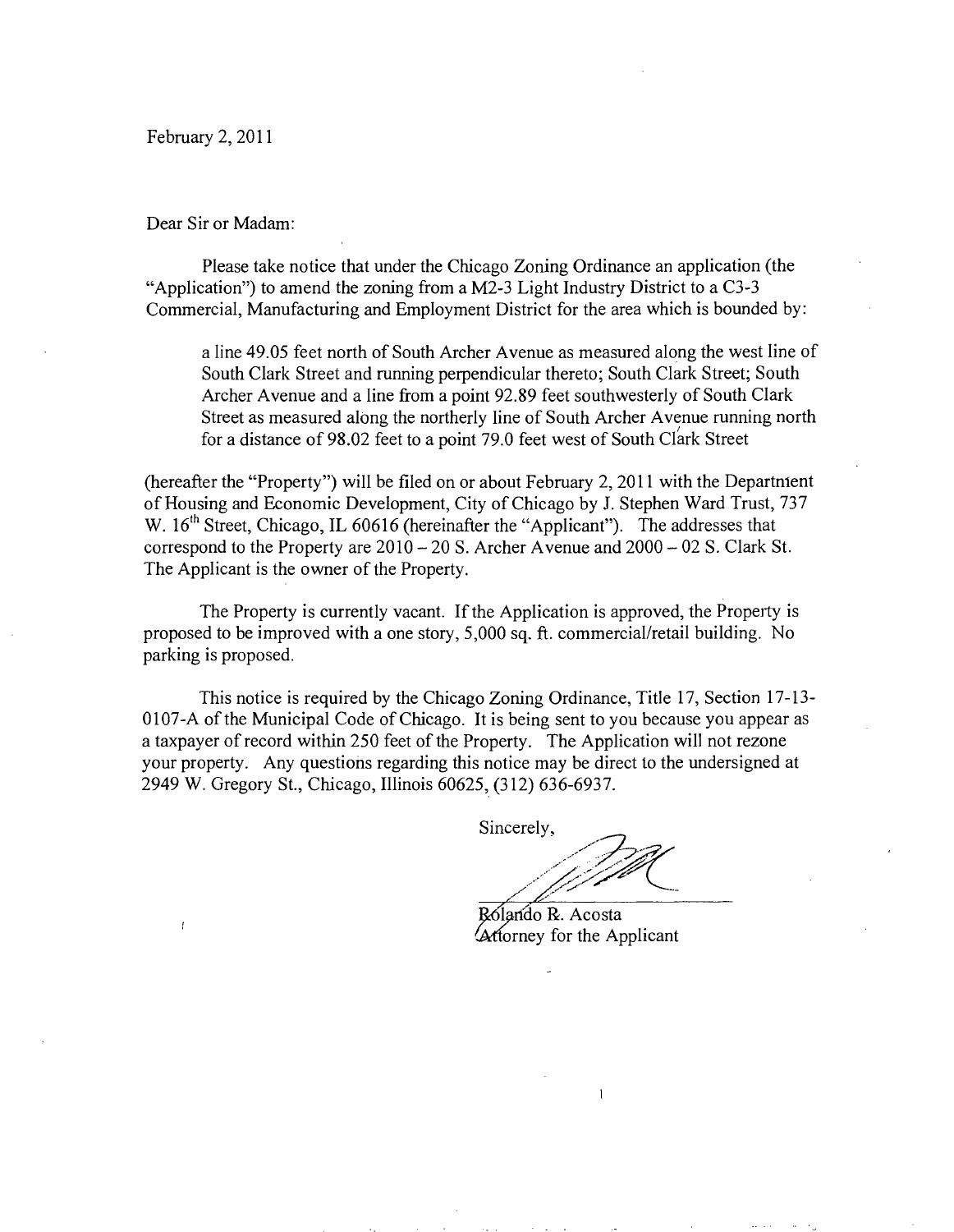# 3010 - 3020 2' 914, 914 MAC NOO - 3002 2' CHINA 20 TYPE I REGILIATIONS

 $\mathcal{A}(\mathcal{A})$  , where  $\mathcal{A}(\mathcal{A})$  and  $\mathcal{A}(\mathcal{A})$ 

 $\epsilon_{\rm{eff}}$  .

 $\sim$ 

 $\alpha$  ,  $\alpha$  ,  $\beta$  ,  $\beta$  ,  $\beta$  ,  $\beta$ 

 $\sigma=0.15$ 

# $[0,1] \cup [0,1]$

 $\mathbb{R}^3$ 

# $\mathfrak{g}\mathfrak{u}\mathfrak{o} N$  ,<br>alimit gniffowd

 $\sim$ 

# sapequas

109J 0 380M 1991 0 : dtuo2  $-199101884$ 1991 8 14110N

 $\sim$ 

# of angles as ft.

 $\mathfrak{su} \mathfrak{a}_N$ :<br>Support

 $\mathfrak{ouo}_N$ : Suipeoq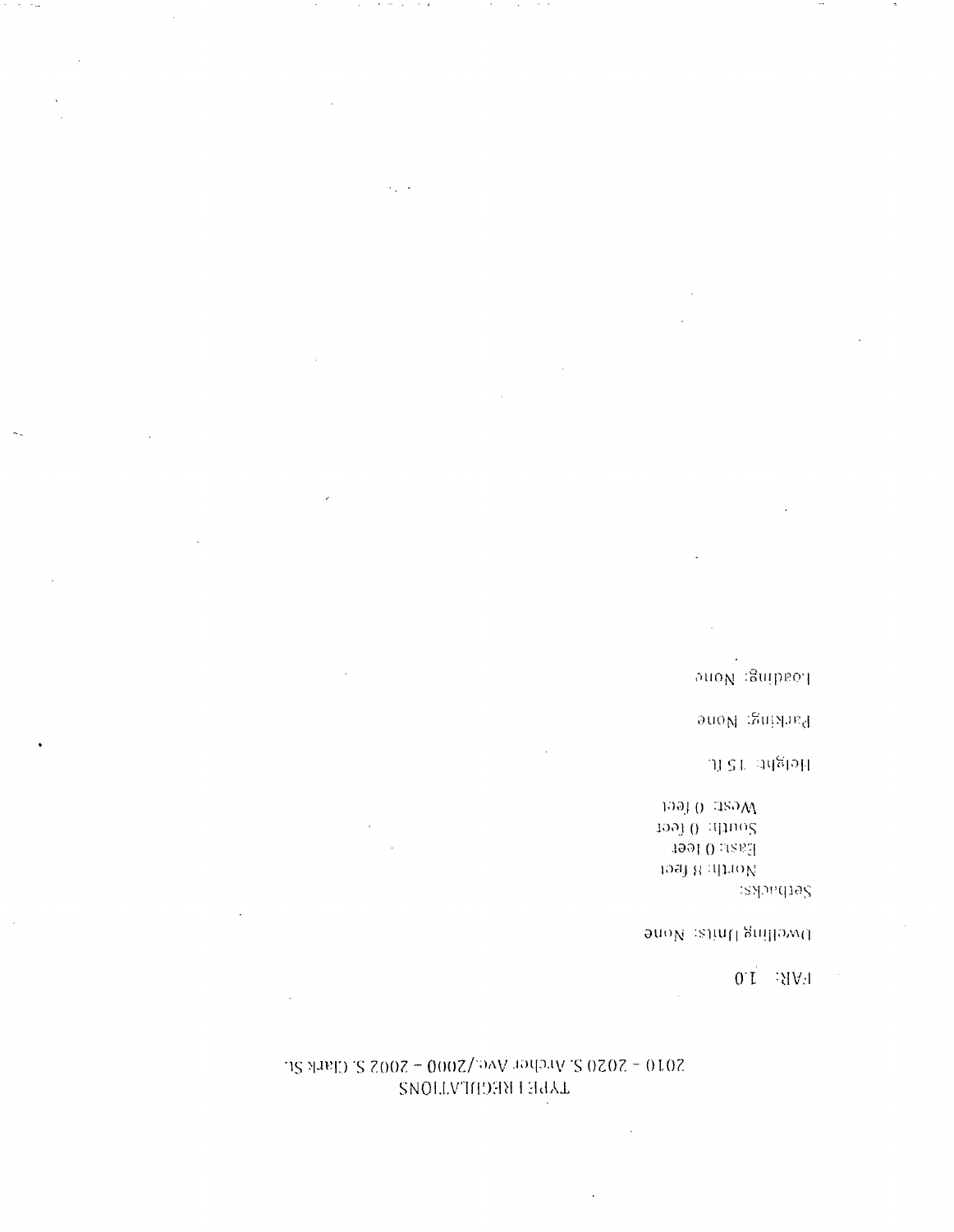

 $\cdot$ 

 $\bar{1}$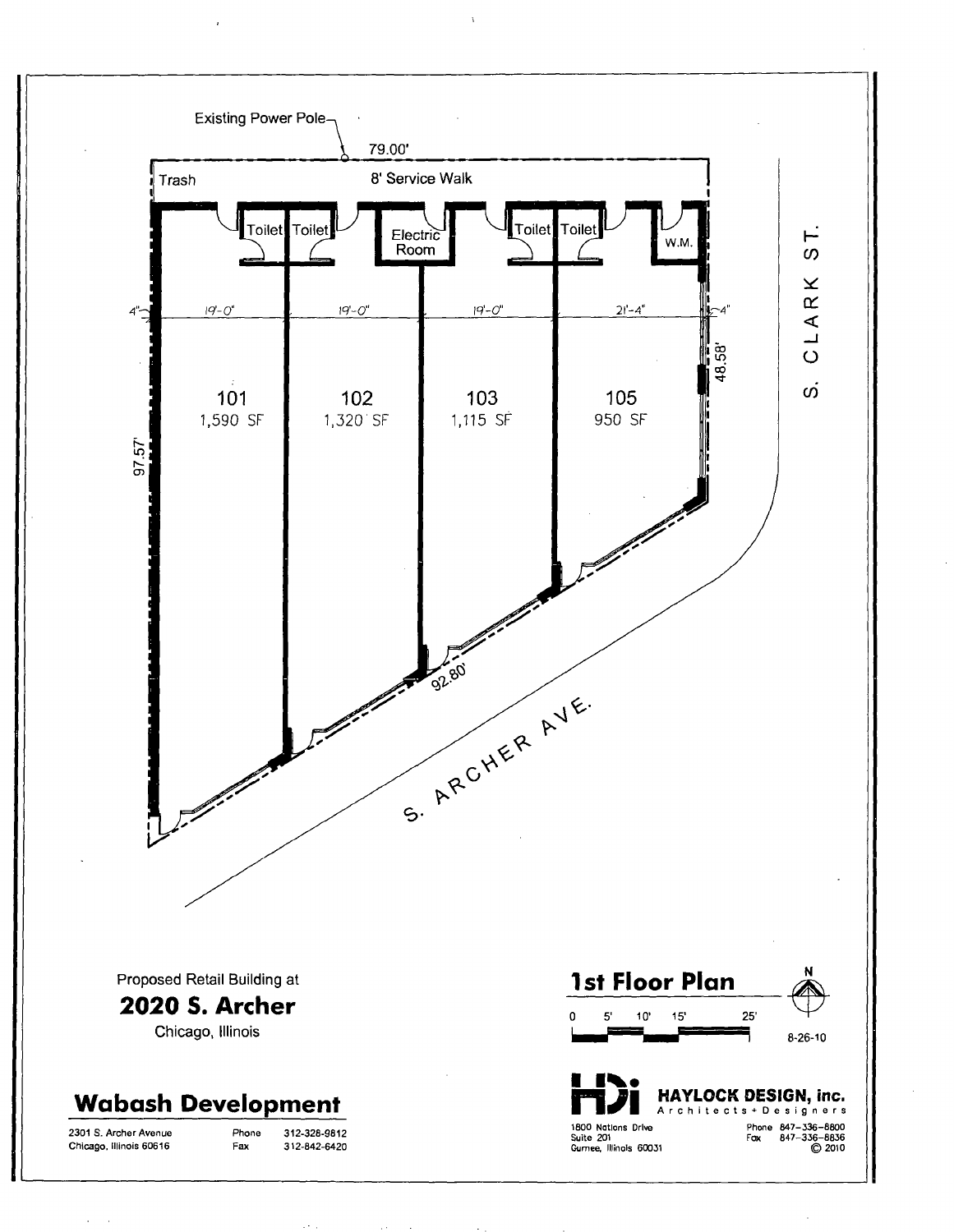2020 S. ARCHER

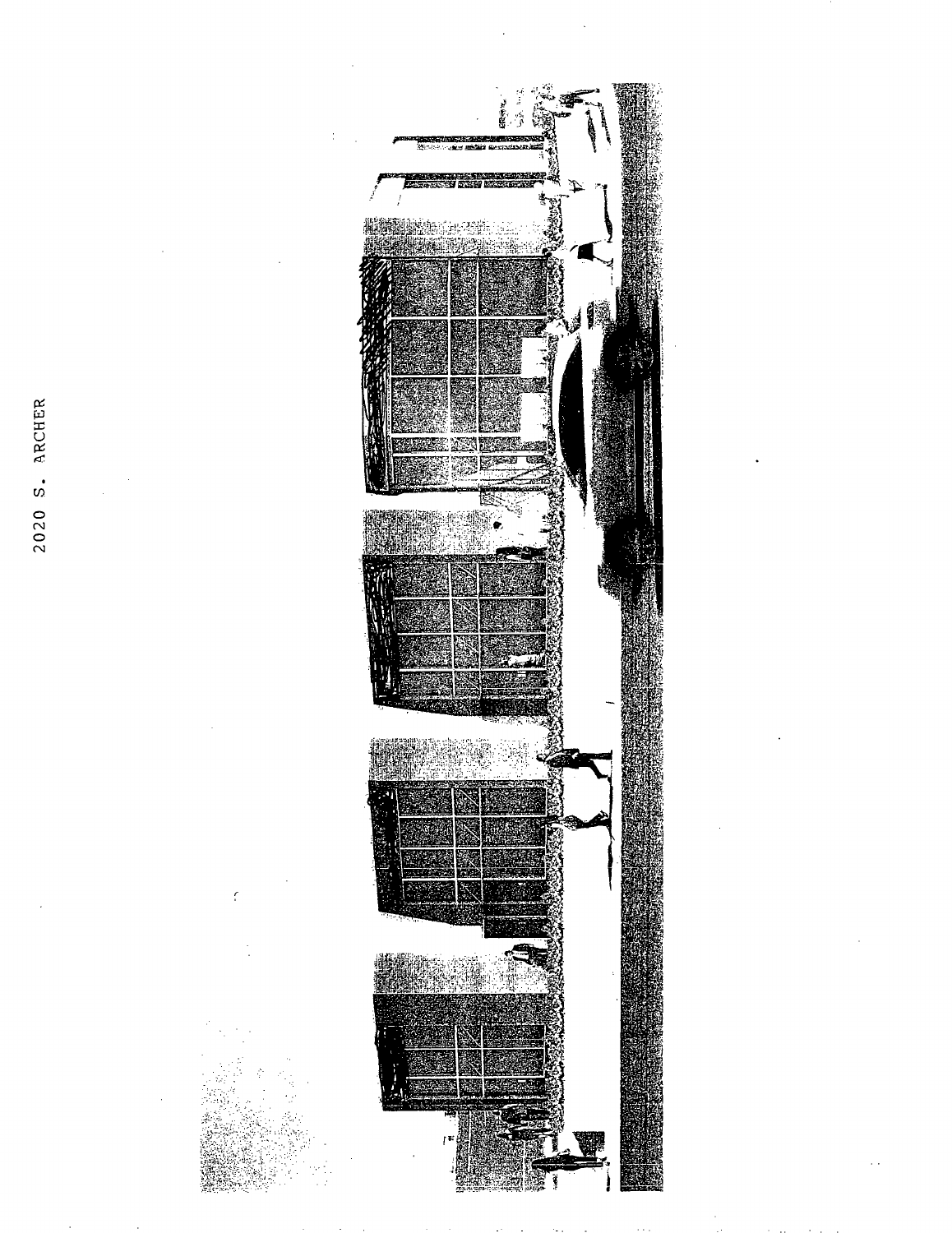#### **CITY OF CHICAGO ECONOMIC DISCLOSURE STATEMENT AND AFFIDAVIT**

#### **SECTION I -- GENERAL INFORMATION**

A. Legal name of the Disclosing Party submitting this EDS. Include d/b/a/ if applicable:

J. Stephen Ward Trust

Check ONE of the following three hoxes:

Indicate whether the Disclosing Party submitting this EDS is:

- 1. **\*** St the Applicaiu
	- $QR$

1

- 2. [1] a legal entity holding a direct or indirect interest in the Applicant. State the legal name of the Applicant in which the Disclosing Party holds an interest:
	- OR

ماجور المتمارك

3. [1] a legal entity with a right of control (see Section II.B.1.) State the legal name of the entity in 

737 W. 16th Street B. Business address of the Disclosing Party: Chicago, IL 60616 <u>a</u> mari

C. Telephone: 3126366937 Fax:7746857844 Email:racosta@akrz.com

D. Name of contact person:  $\frac{Rollando}{m}$  R. Acosta

E. Federal Employer Identification No. (if you have one):

F. Brief description of contract, transaction or other undertaking (referred to below as the "Matter") to which this EDS pertains. (Include project number and location of property, if applicable):

and the company of the company of the company of the company of the company of the company of the company of the company of the company of the company of the company of the company of the company of the company of the comp

Rezoning of 2010 - 20 S. Archer/2000 - 02 S. Clark

G. Which City agency or department is requesting this EDS? Dept. of Hsg. & Ec. dev.

If the Matter is a contract being handled by the City's Department of Procurement Services, please complete the following:

Specification  $\frac{2}{\pi}$  and Contract  $\frac{2}{\pi}$  and Contract  $\frac{2}{\pi}$  and Contract  $\frac{2}{\pi}$  and Contract  $\frac{2}{\pi}$ 

Dono  $1.56, 12$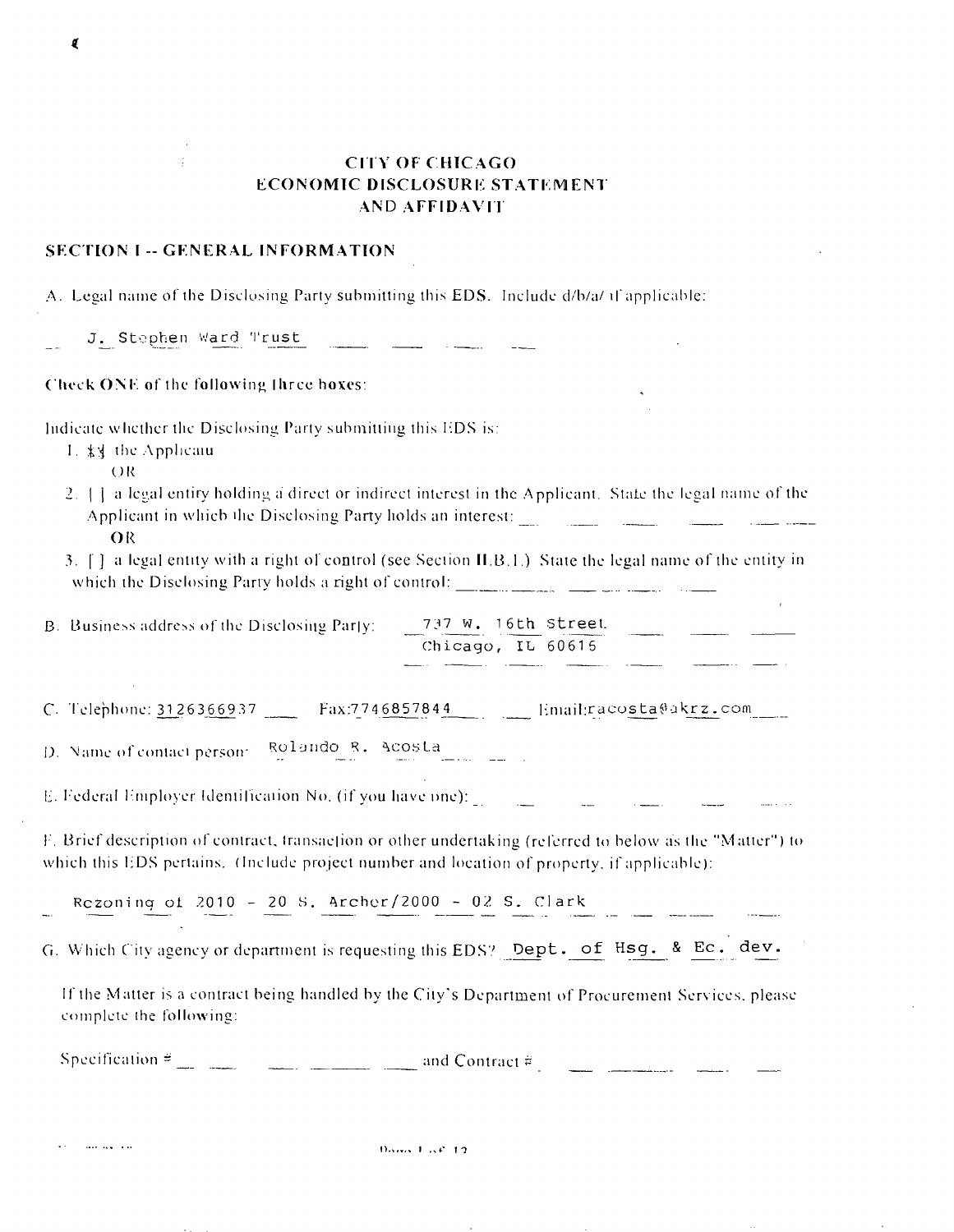#### SECTION II -- DISCLOSUKE OF OWNERSHIP INTERESIS

#### A. NATURE OF THE DISCLOSING PARTY

| Indicate the nature of the Disclosing Party: |                                                          |
|----------------------------------------------|----------------------------------------------------------|
| [ ] Person                                   | [] Limited liability company                             |
| [] Publicly registered business corporation  | [] Limited liability partnership                         |
| [] Privately held business corporation       | [] Joint venture                                         |
| [] Sole proprietorship                       | [] Not-for-profit corporation                            |
| [] General partnership                       | (Is the not-for-profit corporation also a $501(c)(3)$ )? |
| [] Limited partnership                       | $\lceil$   Yes<br>[ ] No                                 |
| <b>xxl</b> Trust                             | [] Other (please specify)                                |
|                                              |                                                          |

2. For legal entities, the state (or foreign country) of incorporation or organization, if applicable:

Illinois

3. For legal entities not organized in the State of Illinois: Has the organization registered to do business in the State of Illinois as a foreign entity?

 $[$   $]$  Yes  $[$   $]$  No  $[$   $]$  N/A

B. IF THE DISCLOSING PARTY IS A LEGAL ENTITY:

1. List below the full names and titles of all executive officers and all directors of the entity. NOTE: For not-for-profit corporations, also list below all members, if any, which are legal entities. If there are no such members, write "no members." For trusts, estates or other similar entities, list below the legal titleholdcr(s).

If the entity is a general partnership, limited partnership, limited liability company, limited liability partnership or joint venture, list below the name and title of each general partner, managing member, manager or any other person or entity that controls the day-to-day management of the Disclosing Party. NOTE: Each legal entity listed below must submit an EDS on its own behalf.

| Name            | Title                      |  |
|-----------------|----------------------------|--|
| J. Stephen Ward | Trustee & Sole Beneficiary |  |
|                 |                            |  |
|                 |                            |  |

2. Please provide the following information concerning each person or entity having a direct or indirect beneficial interest (including ownership) in excess of 7.5% of the Disclosing Party. Examples of such an interest include shares in a corporation, partnership interest in a partnership or joint venture,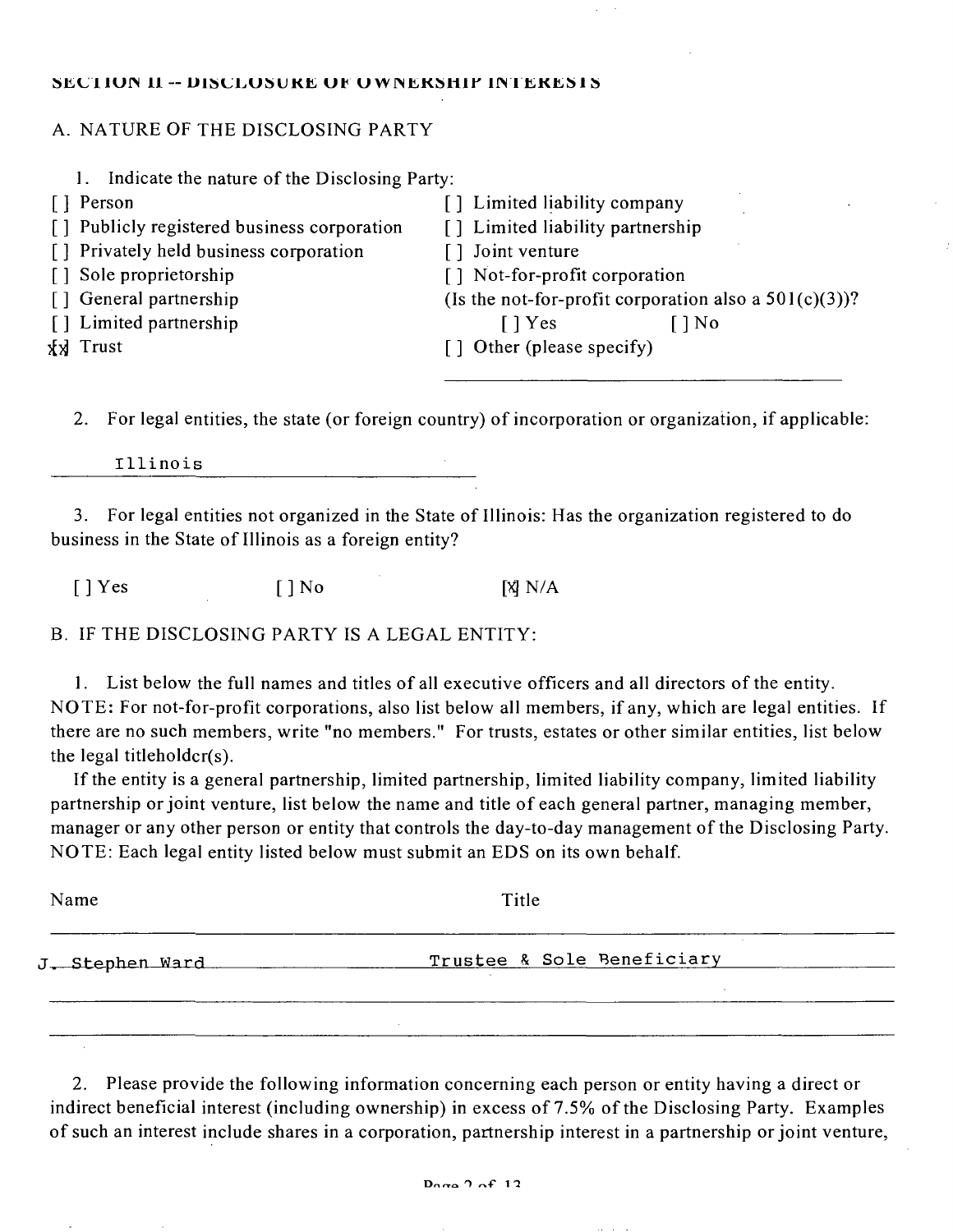interest 01 a memoer or manager in a iimited iiability company, or interest or a bcneficiary or a trust, estate or other similar entity. If none, state "None." NOTE: Pursuant to Section 2-154-030 of the Municipal Code of Chicago ("Municipal Code"), the City may require any such additional information from any applicant which is reasonably intended to achieve full disclosure.

| Name | <b>Business Address</b>                            | Percentage Interest in the<br><b>Disclosing Party</b> |  |
|------|----------------------------------------------------|-------------------------------------------------------|--|
|      | J. Stephen Ward 737 W. 16th St., Chicago, IL 60616 | 100%                                                  |  |

#### **SECTION III - BUSINESS RELATIONSHIPS WITH CITY ELECTED OFFICIALS**

Has the Disclosing Party had a "business relationship," as detined in Chapter 2-156 of the Municipal Code, with any City elected official in the 12 months before the date this EDS is signed?

 $\begin{bmatrix} \end{bmatrix}$  Yes  $\begin{bmatrix} \frac{1}{2} & \frac{1}{2} \\ \frac{1}{2} & \frac{1}{2} \end{bmatrix}$  Yo

If yes, please identify below the name(s) of such City elected official(s) and describe such relationship(s):

## **SECTION IV - DISCLOSURE OF SUBCONTRACTORS AND OTHER RETAINED PARTIES**

The Disclosing Party must disclose the name and business address of each subcontractor, attorney, lobbyist, accountant, consultant and any other person or entity whom the Disclosing Party has retained or expects to retain in connection with the Matter, as well as the nature of the relationship, and the total amount of the fees paid or estimated to be paid. The Disclosing Party is not required to disclose employees who are paid solely through the Disclosing Party's regular payroll.

"Lobbyist" means any person or entity who undertakes to influence any legislafive or administrative action on behalf of any person or entity other than: (1) a not-for-profit entity, on an unpaid basis, or (2) himself. "Lobbyist" also means any person or entity any part of whose duties as an employee of another includes undertaking to influence any legislative or administrative action.

If the Disclosing Party is uncertain whether a disclosure is required under this Section, the Disclosing Party must either ask the City whether disclosure is required or make the disclosure.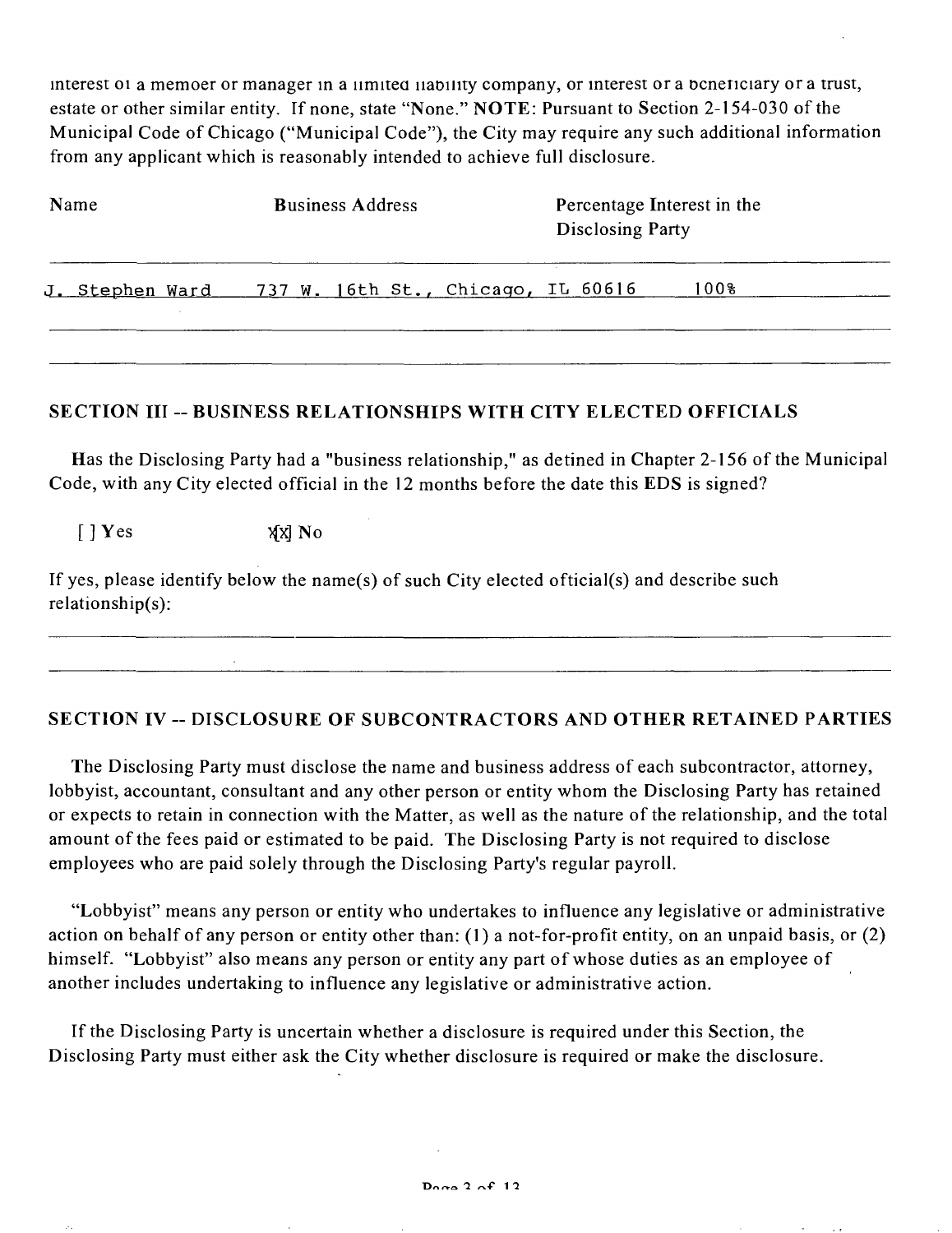ixauic (indicate wnetner retained or anticipated to be retained)

Business Keiationship to Disciosmg Party Address (subcontractor, attorney, lobbyist, etc.)

^ees (^inaicate wnetner paid or estimated.) NOTE: "hourly rate" or "t.b.d." is not an acceptable response.

 $P$  dans  $\tilde{R}$ . A cost  $2949$  w 6 ne over  $s$ r, chave  $p$  60625  $p$ 

(Add sheets if necessary)

 $\mathbf{F}$  **Check here if the Disclosing Party has not retained, nor expects to retain, any such persons or entities.** 

**SECTION V - CERTIFICATIONS** 

#### A. COURT-ORDERED CHILD SUPPORT COMPLIANCE

Under Municipal Code Section 2-92-415, substantial owners of business entities that contract with the City must remain in compliance with their child support obligations throughout the contract's term.

Has any person who directly or indirectly owns 10% or more of the Disclosing Party been declared in arrearage on any child support obligations by any Illinois court of competent jurisdicfion?

 $[ ]$  Yes  $[ ]$  No  $[ ]$  No person directly or indirectly owns 10% or more of the Disclosing Party.

If "Yes," has the person entered into a court-approved agreement for payment of all support owed and is the person in compliance with that agreement?

[ ] Yes [ ] No

#### B. FURTHER CERTIFICATIONS

1. Pursuant to Municipal Code Chapter 1-23, Article 1 ("Article I")(which the Applicant should consult for defined terms (e.g., "doing business") and legal requirements), if the Disclosing Party submitting this EDS is the Applicant and is doing business with the City, then the Disclosing Party certifies as follows: (i) neither the Applicant nor any controlling person is currently indicted or charged with, or has admitted guilt of, or has ever been convicted of, or placed under supervision for, any criminal offense involving actual, attempted, or conspiracy to commit bribery, theft, fraud, forgery, perjury, dishonesty or deceit against an officer or employee of the City or any sister agency; and (ii) the Applicant understands and acknowledges that compliance with Article I is a continuing requirement for doing business with the City. NOTE: If Arficle I applies to the Applicant, the permanent compliance timeframe in Article I supersedes some five-year compliance timeframes in certifications 2 and 3 below.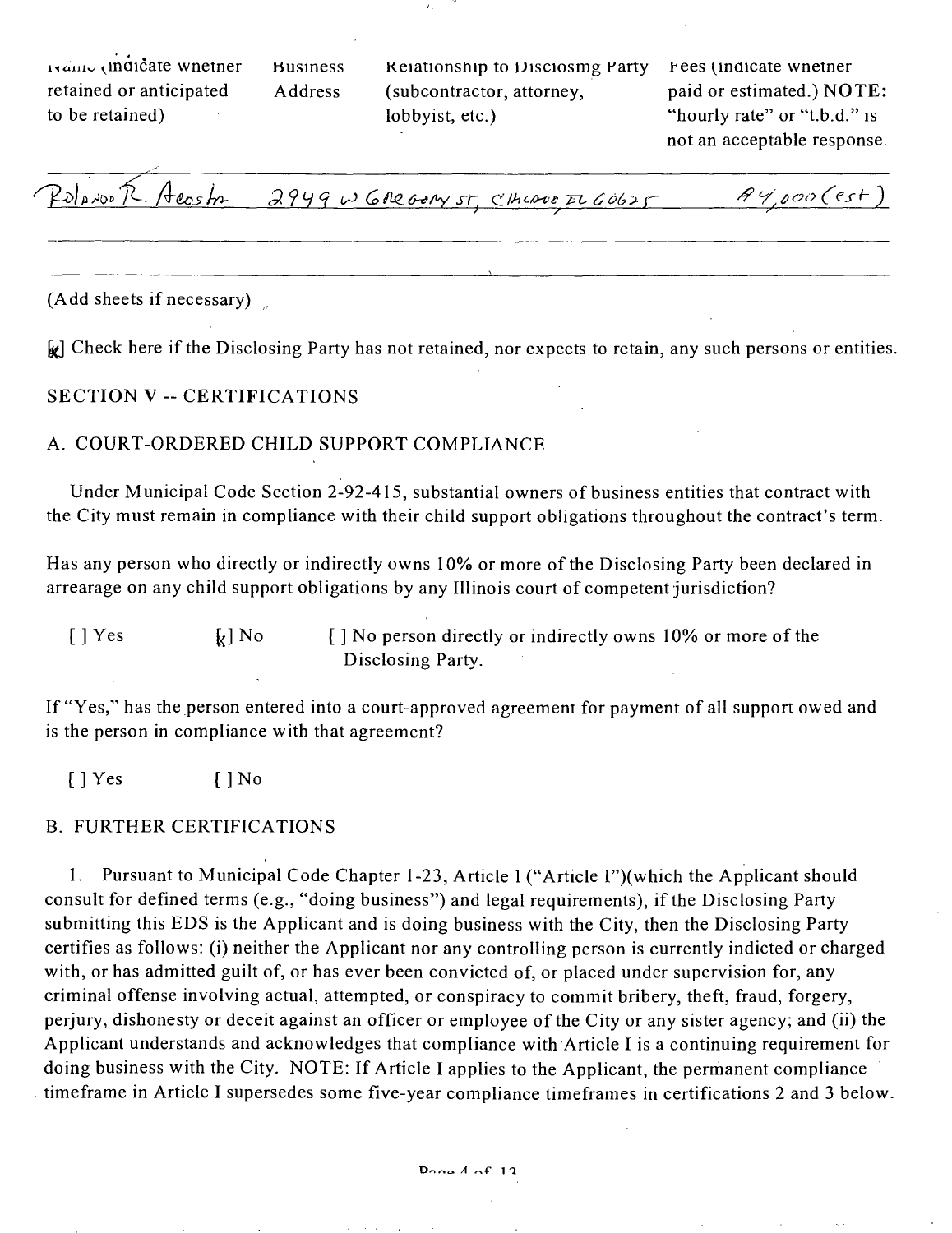$\angle$ . Ine Disclosing Party ana, it the Disclosing t'arty is a legal entity, an of those persons or entities identified in Section II.B.1. of this EDS:

- a. are not presently debarred, suspended, proposed for debarment, declared ineligible or voluntarily excluded from any transactions by any federal, state or local unit of govemment;
- b. have not, within a five-year period preceding the date of this EDS, been convicted of a criminal offense, adjudged guilty, or had a civil judgment rendered against them in connection with: obtaining, attempting to obtain, or performing a public (federal, state or local) transaction or contract under a public transaction; a violation of federal or state antitrust statutes; fraud; embezzlement; theft; forgery; bribery; falsification or destruction of records; making false statements; or receiving stolen property;
- c. are not presently indicted for, or criminally or civilly charged by, a governmental entity (federal, state or local) with committing any of the offenses set forth in clause  $B.2.b$ . of this Section V;
- d. have not, within a five-year period preceding the date of this EDS, had one or more public transactions (federal, state or local) terminated for cause or default; and
- e. have not, within a five-year period preceding the date of this EDS, been convicted, adjudged guilty, or found liable in a civil proceeding, or in any criminal or civil action, including actions concerning environmental violations, insfituted by the City or by the federal government, any state, or any other unit of local govemment.
- 3. The certifications in subparts 3, 4 and 5 concern:
- the Disclosing Party;

• any "Contractor" (meaning any contractor or subcontractor used by the Disclosing Party in connection with the Matter, including but not limited to all persons or legal entities disclosed under Section IV, "Disclosure of Subcontractors and Other Retained Parties");

• any "Affiliated Entity" (meaning a person or entity that, directly or indirectly: controls the Disclosing Party, is controlled by the Disclosing Party, or is, with the Disclosing Party, under common control of another person or entity. Indicia of control include, without limitafion: interlocking management or ownership; identity of interests among family members, shared facilities and equipment; common use of employees; or organization of a business entity following the ineligibility of a business entity to do business with federal or state or local government, including the City, using substantially the same management, ownership, or principals as the ineligible entity); with respect to Contractors, the term Affiliated Entity means a person or entity that directly or indirectly controls the Contractor, is controlled by it, or, with the Contractor, is under common control of another person or entity;

• any responsible official of the Disclosing Party, any Contractor or any Affiliated Entity or any other official, agent or employee of the Disclosing Party, any Contractor or any Aftiliated Entity, acting pursuant to the direction or authorization of a responsible official of the Disclosing Party, any Contractor or any Affiliated Entity (collectively "Agents").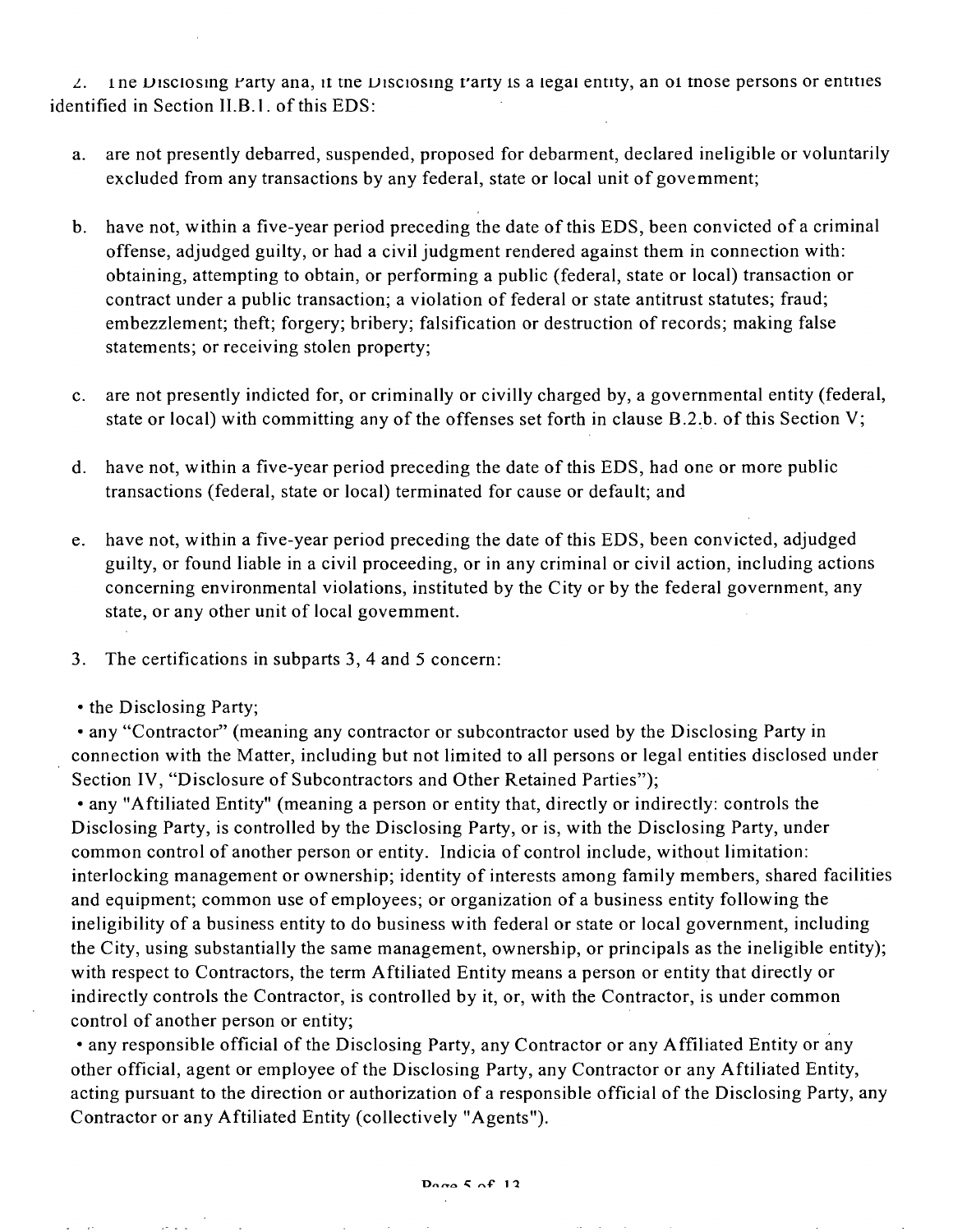Neitner tne Disclosing Party, nor any Contractor, nor any ATiiliatea Entity ot eitner tne Disclosing Party or any Contractor nor any Agents have, during the five years before the date this EDS is signed, or, with respect to a Contractor, an Affiliated Entity, or an Affiliated Enfity of a Contractor during the five years before the date of such Contractor's or Affiliated Entity's contract or engagement in connection with the Matter:

- a. bribed or attempted to bribe, or been convicted or adjudged guilty of bribery or attempting to bribe, a public officer or employee of the City, the State of Illinois, or any agency of the federal govemment or of any state or local government in the United States of America, in that officer's or employee's official capacity;
- b. agreed or colluded with other bidders or prospective bidders, or been a party to any such agreement, or been convicted or adjudged guilty of agreement or collusion among bidders or prospective bidders, in restraint of freedom of competition by agreement to bid a fixed price or otherwise; or
- c. made an admission of such conduct described in a. or b. above that is a matter of record, but have not been prosecuted for such conduct; or
- d. violated the provisions of Municipal Code Secfion 2-92-610 (Living Wage Ordinance).

4. Neither the Disclosing Party, Affiliated Entity or Contractor, or any of their employees, officials, agents or partners, is barred from contracting with any unit of state or local govemment as a result of engaging in or being convicted of (1) bid-rigging in violation of 720 ILCS 5/33E-3; (2) bid-rotating in violation of 720 ILCS 5/33E-4; or (3) any similar offense of any state or of the United States of America that contains the same elements as the offense of bid-rigging or bid-rotating.

5. Neither the Disclosing Party nor any Affiliated Entity is listed on any of the following lists maintained by the Office of Foreign Assets Control of the U.S. Department of the Treasury or the Bureau of Industry and Security of the U.S. Department of Commerce or their successors: the Specially Designated Nationals List, the Denied Persons List, the Unverified List, the Entity List and the Debarred List.

6. The Disclosing Party understands and shall comply with the applicable requirements of Chapters 2-55 (Legislative Inspector General), 2-56 (Inspector General) and 2-156 (Governmental Ethics) of the Municipal Code.

7. If the Disclosing Party is unable to certify to any of the above statements in this Part B (Further Certifications), the Disclosing Party must explain below: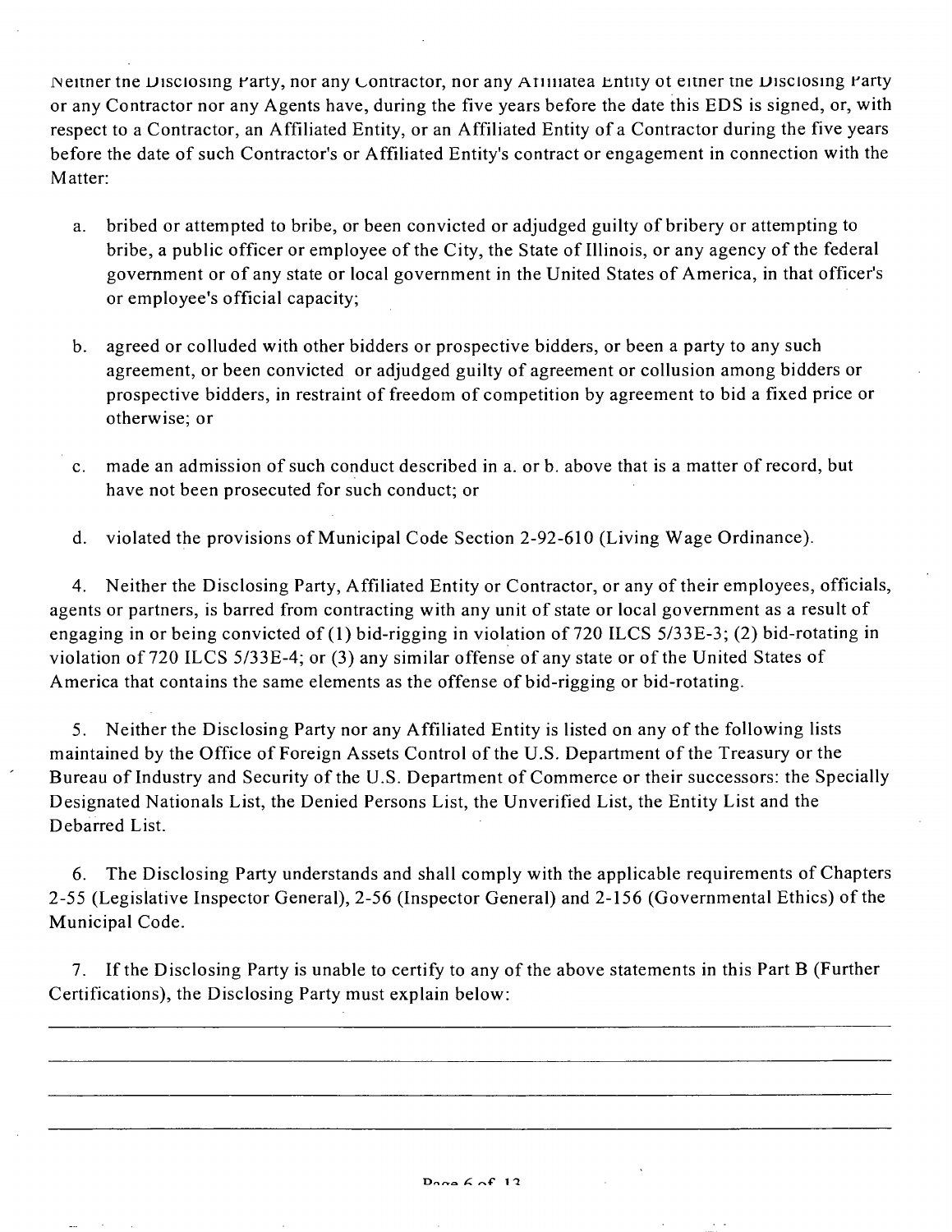If the letters "NA," the word "None," or no response appears on the lines above, it will be conclusively presumed that the Disclosing Party certified to the above statements.

C. CERTIFICATION OF STATUS AS FINANCIAL INSTITUTION

1. The Disclosing Party certifies that the Disclosing Party (check one)

 $\begin{bmatrix} \end{bmatrix}$  is not

 $\mathcal{X}$ 

a "financial institution" as defined in Section 2-32-455(b) of the Municipal Code.

2. If the Disclosing Party IS a financial institution, then tbe Disclosing Party pledges:

"We are not and will not become a predatory lender as defined in Chapter 2-32 of the Municipal Code. We further pledge that none of our affiliates is, and none of them will become, a predatory lender as defined in Chapter 2-32 of the Municipal Code. We understand that becoming a predatory lender or becoming an affiliate of a predatory lender may result in the loss of the privilege of doing business with the City."

If the Disclosing Party is unable to make this pledge because it or any of its affiliates (as defined in Section 2-32-455(b) of the Municipal Code) is a predatory lender within the meaning of Chapter 2-32 of the Municipal Code, explain here (attach additional pages if necessary):

If the letters "NA," the word "None," or no response appears on the lines above, it will be conclusively presumed that the Disclosing Party certified to the above statements.

D. CERTIFICATION REGARDING INTEREST IN CITY BUSINESS

Any words or terms that are defined in Chapter 2-156 of the Municipal Code have the same meanings when used in this Part D.

1. In accordance with Section 2-156-110 of the Municipal Code: Does any official or employee of the City have a financial interest in his or her own name or in the name of any other person or entity in the Matter?

 $[$  ] Yes  $[$   $]$  No

and a strategic

NOTE: If you checked "Yes" to Item D.1., proceed to Items D.2. and D.3. If you checked "No" to Item D.l. , proceed to Part E.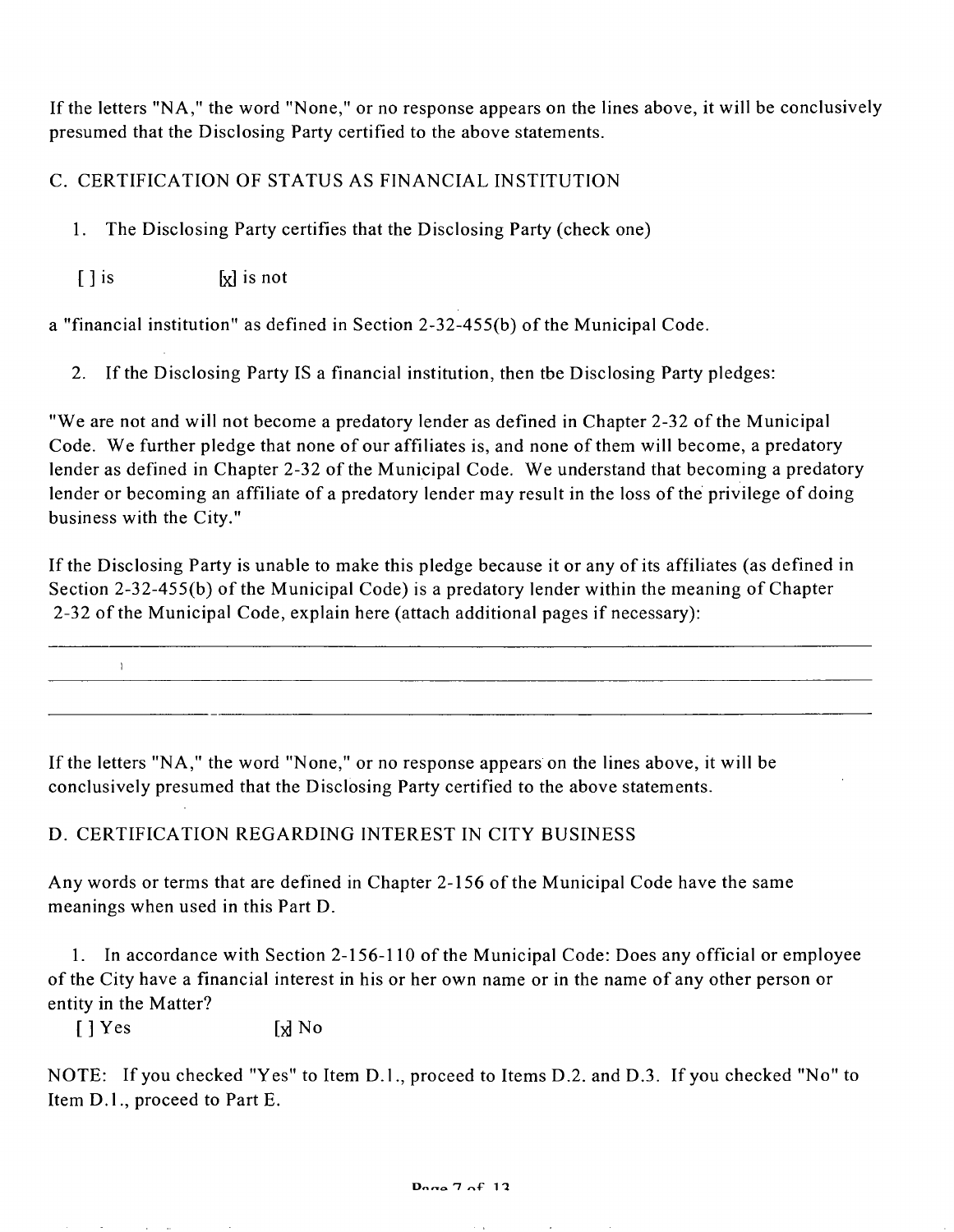I. unless soia pursuant to a process ot competitive Diaoing, or otnerwise permittea, no city elected official or employee shall have a financial interest in his or her own name or in the name of any other person or entity in the purchase of any property that (i) belongs to the City, or (ii) is sold for taxes or assessments, or (iii) is sold by virtue of legal process at the suit of the City (collectively, "City Property Sale"). Compensation for property taken pursuant to the City's eminent domain power does not constitute a financial interest within the meaning of this Part D.

Does the Matter involve a City Property Sale?

 $[$  ] Yes  $[$   $]$  No

3. If you checked "Yes" to Item D.1., provide the names and business addresses of the City officials or employees having such interest and idenfify the nature of such interest:

| Name | <b>Business Address</b> | Nature of Interest |
|------|-------------------------|--------------------|
|      |                         |                    |

4. The Disclosing Party further certifies that no prohibited financial interest in the Matter will be acquired by any City official or employee.

# E. CERTIFICATION REGARDING SLAVERY ERA BUSINESS

Please check either 1. or 2. below. If the Disclosing Party checks 2., the Disclosing Party must disclose below or in an attachment to this EDS all information required by paragraph 2. Failure to comply with these disclosure requirements may make any contract entered into with the City in connection with the Matter voidable by the City.

X 1. The Disclosing Party verifies that the Disclosing Party has searched any and all records of the Disclosing Party and any and all predecessor entities regarding records of investments or profits from slavery or slaveholder insurance policies during the slavery era (including insurance policies issued to slaveholders that provided coverage for damage to or injury or death of their slaves), and the Disclosing Party has found no such records.

1. The Disclosing Party verifies that, as a result of conducting the search in step I above, the Disclosing Party has found records of investments or profits from slavery or slaveholder insurance policies. The Disclosing Party verifies that the following constitutes full disclosure of all such records, including the names of any and all slaves or slaveholders described in those records: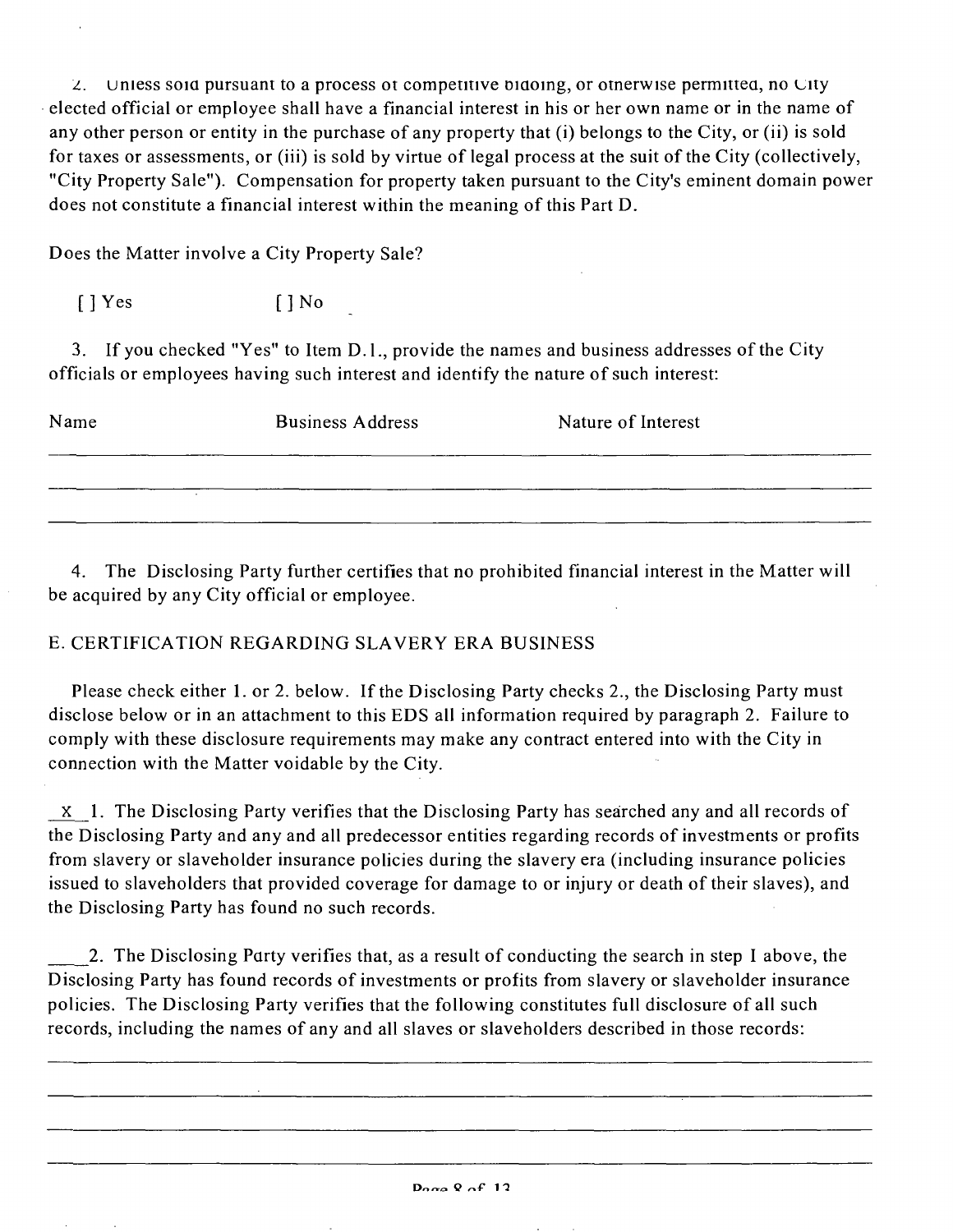#### SECTION VI -- CERTIFICATIONS FOR FEDERALLY FUNDED MATTERS

NOTE: If the Matter is federally funded, complete this Section VI. If the Matter is not federally funded, proceed to Section VII. For purposes of this Section VI, tax credits allocated by the City and proceeds of debt obligations of the City are not federal funding.

### A. CERTIFICATION REGARDING LOBBYING

1. List below the names of all persons or entities registered under the federal Lobbying Disclosure Act of 1995 who have made lobbying contacts on bchalf of the Disclosing Party with respect to the Matter: (Add sheets if necessary):

(If no explanation appears or begins on the lines above, or if the letters "NA" or if the word "None" appear, it will be conclusively presumed that the Disclosing Party means that NO persons or entities registered under the Lobbying Disclosure Act of 1995 have made lobbying contacts on behalf of the Disclosing Party with respect to the Matter.)

2. The Disclosing Party has not spent and will not expend any federally appropriated funds to pay any person or entity listed in Paragraph A.l . above for his or her lobbying activities or to pay any person or entity to influence or attempt to influence an officer or employee of any agency, as defined by applicable federal law, a member of Congress, an officer or employee of Congress, or an employee of a member of Congress, in connection with the award of any federally funded contract, making any federally funded grant or loan, entering into any cooperative agreement, or to extend, continue, renew, amend, or modify any federally funded contract, grant, loan, or cooperative agreement.

3. The Disclosing Party will submit an updated certification at the end of each calendar quarter in which there occurs any event that materially affects the accuracy of the statements and information set forth in paragraphs A.1. and A.2. above.

4. The Disclosing Party certifies that either: (i) it is not an organization described in section  $501(c)(4)$  of the Intemal Revenue Code of 1986; or (ii) it is an organization described in section 501(c)(4) of the Internal Revenue Code of 1986 but has not engaged and will not engage in "Lobbying Activities".

5. If the Disclosing Party is the Applicant, the Disclosing Party must obtain certificafions equal in form and substance to paragraphs A.l . through A.4. above from all subcontractors before it awards any subcontract and the Disclosing Party must maintain all such subcontractors' certifications for the duration of the Matter and must make such certifications promptly available to the City upon request.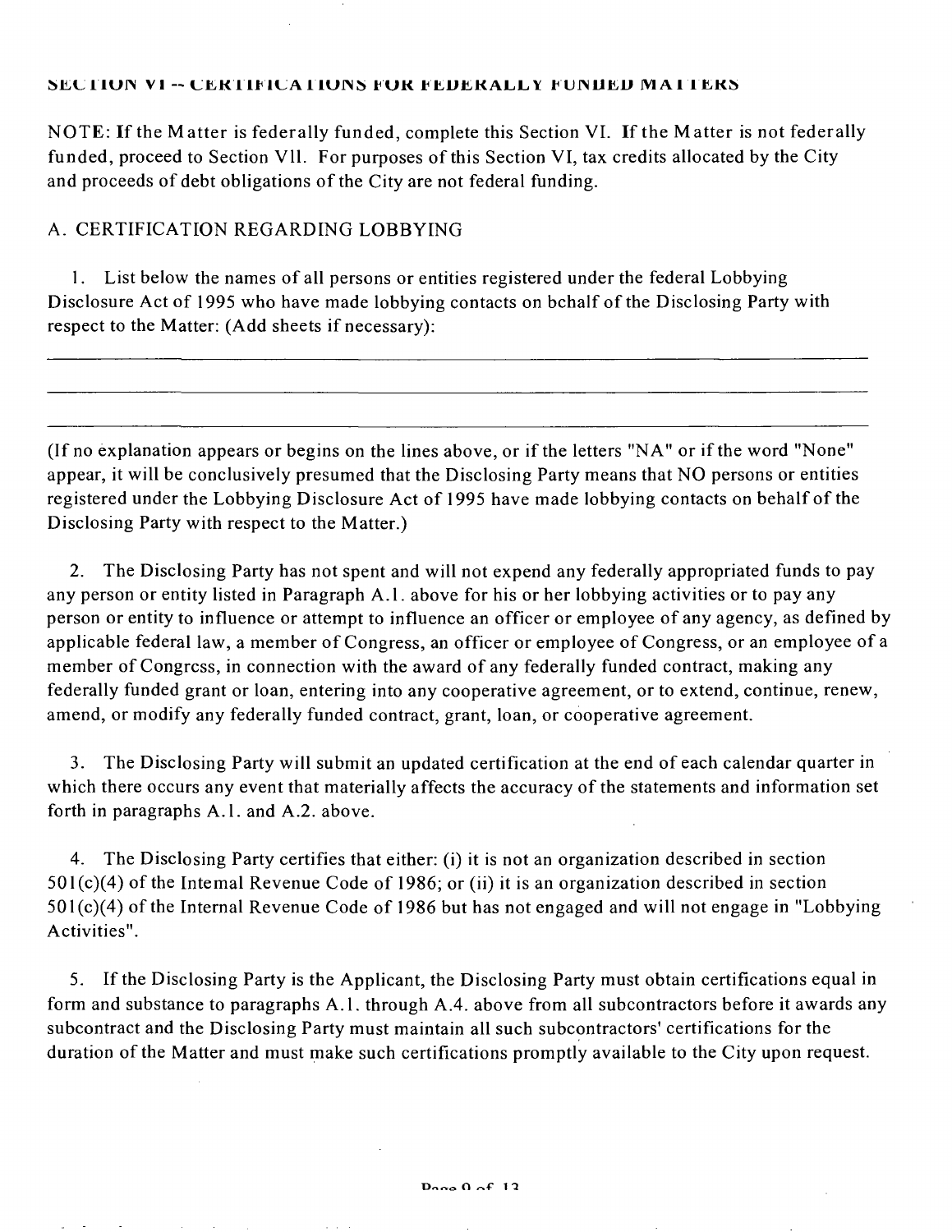#### B. CEK LIPICA LIUN KEUAKUINU EQUAL EMPLUY MENI UPPUK LUNII Y

If the Matter is federally funded, federal regulations require the Applicant and all proposed subcontractors to submit the following information with their bids or in writing at the outset of negotiations.

Is the Disclosing Party the Applicant?

 $\lceil \cdot \rceil$  Yes  $\lceil \cdot \rceil$  No

If "Yes," answer the three questions below:

1. Have you developed and do you have on file affirmative action programs pursuant to applicable federal regulations? (See 41 CFR Part 60-2.)

 $[ ] Yes \t\t [ ] No$ 

2. Have you filed with the Joint Reporting Committee, the Director of the Office of Federal Contract Compliance Programs, or the Equal Employment Opportunity Commission all reports due under the applicable filing requirements?

 $[ ]$  Yes  $[ ]$  No

3. Have you parficipated in any previous contracts or subcontracts subject to the equal opportunity clause?

 $[ ]$  Yes  $[ ]$  No

If you checked "No" to question I. or 2. above, please provide an explanation:

# SECTION VII -- ACKNOWLEDGMENTS, CONTRACT INCORPORATION, **COMPLIANCE, PENALTIES, DISCLOSURE**

The Disclosing Party understands and agrees that:

consideration of the control of

A. The certifications, disclosures, and acknowledgments contained in this EDS will become part of any contract or other agreement between the Applicant and the City in connection with the Matter, whether procurement. City assistance, or other City action, and are material inducements to the City's execution ofany contract or taking other action with respect to the Matter. The Disclosing Party understands that it must comply with all statutes, ordinances, and regulations on which this EDS is based.

B. The City's Governmental Ethics and Campaign Financing Ordinances, Chapters 2-156 and 2-164 of the Municipal Code, impose certain duties and obligations on persons or entities seeking City contracts, work, business, or transactions. The full text of these ordinances and a training program is available on line at www.citvofchicago.org/Ethics, and may also be obtained from the City's Board of Ethics, 740 N.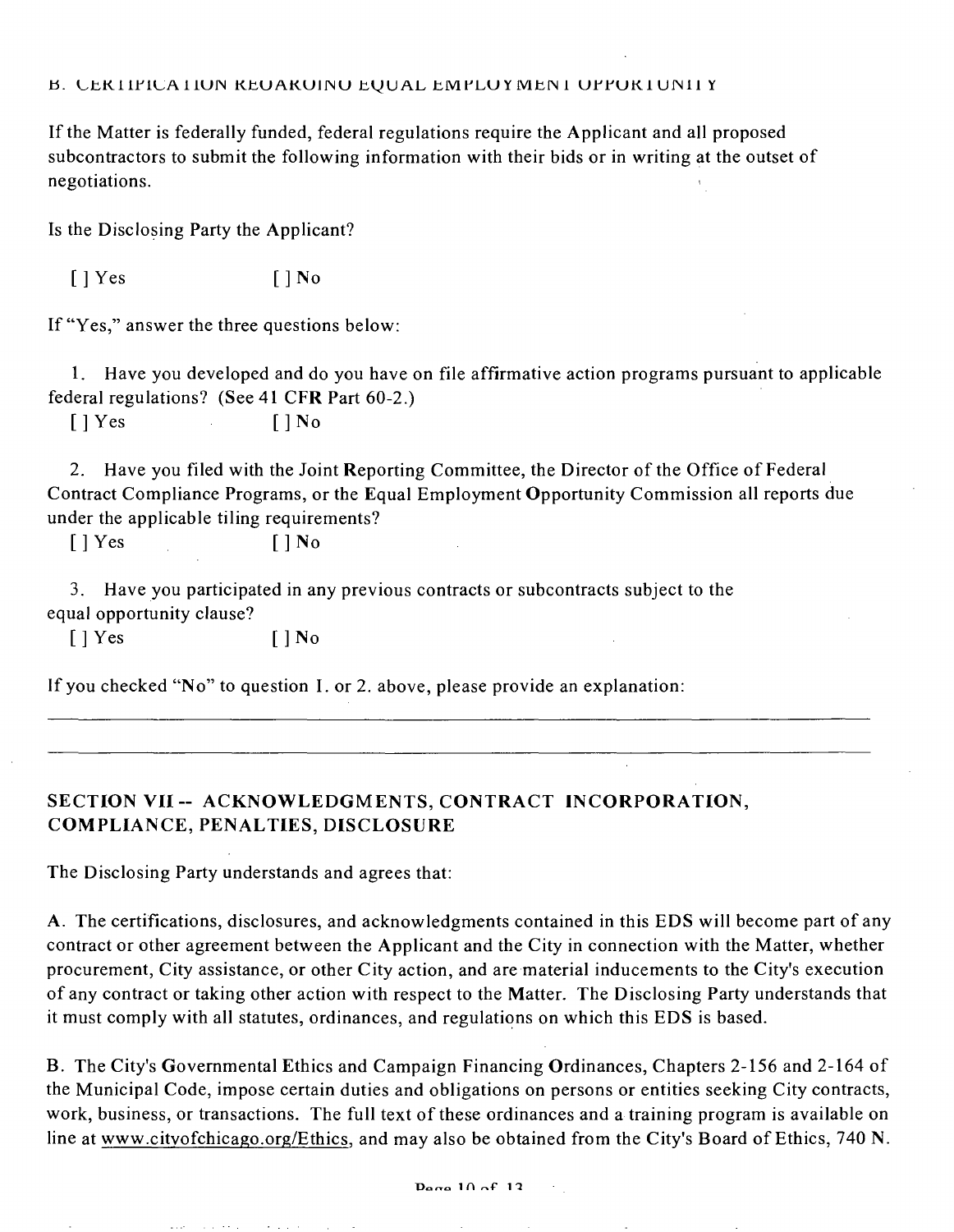Seagwick St., Suite 500, Chicago, IL 00010, (312) /44-9660. The Disclosing Party must comply rully with the applicable ordinances.

C. If the City determines that any information provided in this EDS is false, incomplete or inaccurate, any contract or other agreement in connection with which it is submitted may be rescinded or be void or voidable, and the City may pursue any remedies under the contract or agreement (if not rescinded or void), at law, or in equity, including terminating the Disclosing Party's participation in the Matter and/or declining to allow the Disclosing Party to participate in other transactions with the City. Remedies at law for a false statement of material fact may include incarceration and an award to the City of treble damages.

D. It is the City's policy to make this document available to the public on its Internet site and/or upon request. Some or all of the information provided on this EDS and any attachments to this EDS may be made available to the public on the Internet, in response to a Freedom of Information Act request, or otherwise. By completing and signing this EDS, the Disclosing Party waives and releases any possible rights or claims which it may have against the City in connection with the public release of information contained in this EDS and also authorizes the City to verify the accuracy of any information submitted in this EDS.

E. The information provided in this EDS must be kept current. In the event of changes, the Disclosing Party must supplement this EDS up to the time the City takes action on the Matter. If the Matter is a contract being handled by the City's Department of Procurement Services, the Disclosing Party must update this EDS as the contract requires. NOTE: With respect to Matters subject to Article I of Chapter 1-23 of the Municipal Code (imposing PERMANENT INELIGIBILITY for certain specitied offenses), the information provided herein regarding eligibility must be kept current for a longer period, as required by Chapter 1-23 and Section 2-154-020 of the Municipal Code.

The Disclosing Party represents and warrants that:

 $F.1.$ The Disclosing Party is not delinquent in the payment of any tax administered by the Illinois Department of Revenue, nor are the Disclosing Party or its Affiliated Entities delinguent in paying any tine, fee, tax or other charge owed to the City. This includes, but is not limited to, all water charges, sewer charges, license fees, parking tickets, property taxes or sales taxes.

 $F.2$ If the Disclosing Party is the Applicant, the Disclosing Party and its Affiliated Entities will not use, nor permit their subcontractors to use, any facility listed by the U.S. E.P.A. on the federal Excluded Parties List System ("EPLS") maintained by the U.S. General Services Administration.

 $F.3$ If the Disclosing Party is the Applicant, the Disclosing Party will obtain from any contractors/subcontractors hired or to be hired in connection with the Matter certifications equal in form and substance to those in F.1. and F.2. above and will not, without the prior written consent of the City, use any such contractor/subcontractor that does not provide such certifications or that the Disclosing Party has reason to believe has not provided or cannot provide truthful certifications.

 $\sim$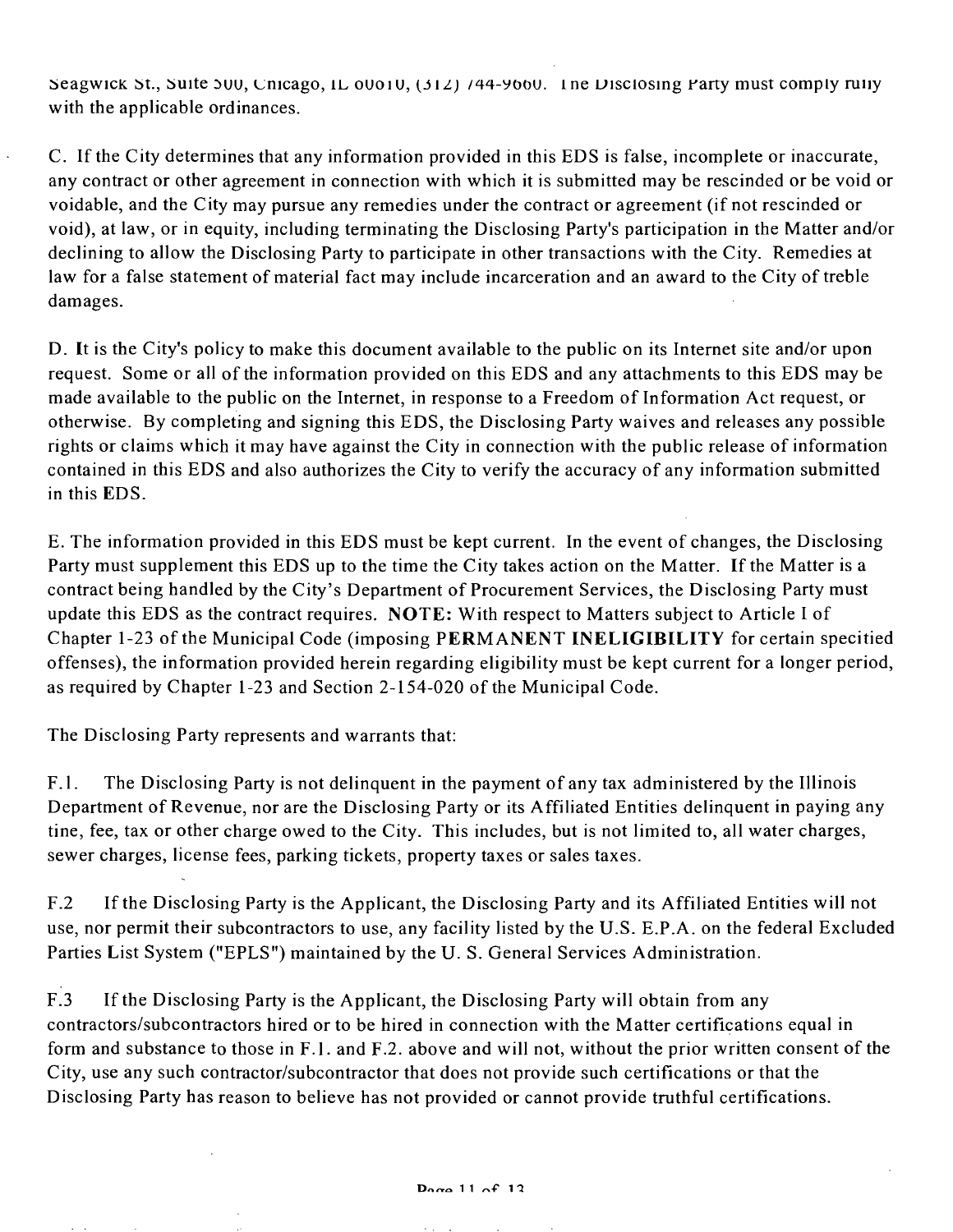NOTE: If the Disclosing Party cannot certify as to any of the flems in F.T., F.T. or F.3, above, an explanatory statement must be attached to this FDS.

### **CERTIFICATION**

Under penalty of perjury, die person signing below: (1) warrants that he she is authorized to execute this EDS and Appendix A (if applicable) on behalf of the Disclosing Party, and (2) warrants that all certifications and statements contained in this EDS and Appendix A (if applicable) are true, accurate and complete as of the date furnished to the City.

J. Stephen Ward Trust

(Print or type name of Disclosing Party).

 $-Bv$ (Sign fiere)

J. Stephen Ward (Print or type name of person signing)

Trustee (Print or type title of person signing).

Signed and sworn to before me on (date)  $\frac{3}{2}$  JAN, 2011 Gounty. (state). -Cook  $\mathbf{a} \mathbf{t}$  $\pm$ 

Notary Public.

 $2014$ Commission expires: OFFICIAL SEAL LAURA L GALUSHA NOTARY PUBLIC - STATE OF ILLINOIS MY COMMISSION EXPIRES 08/29/14